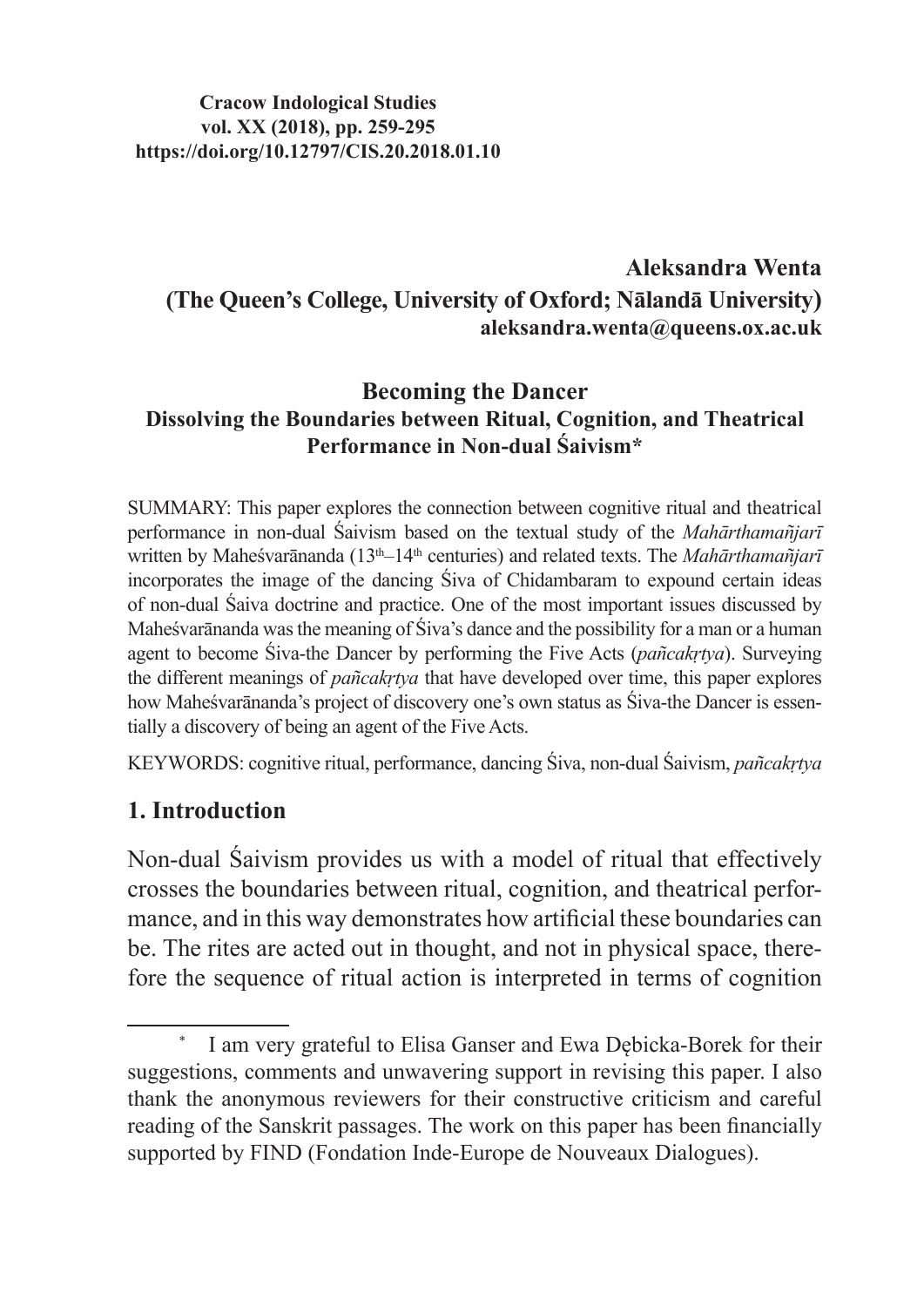and knowledge. Since the ritual action assumes an inner, cognitive dimension that stands in opposition to the outer, external one, the use of external objects that normally facilitate ritual action—such as gestures, recitation and sacrificial substances—is substituted by the reflection on the underlying identity between the individual self (*puruṣa*) and Śiva, the pure consciousness. For some authors of non-dual Śaivism, this reflection assumes a peculiar form of role-taking, where the *puruṣa* takes on the role of Śiva-the Dancer by performing his Five Acts. In my paper, I will focus on the theoretical model that appropriates the concept of the dancing Śiva and links it with a discovery of one's own status as a performer, a playful agent, expounded in the work of Maheśvarānanda.

Maheśvarānanda ( $13<sup>th</sup>-14<sup>th</sup>$  century) was an exponent of non-dual Śaivism of Kashmir and a resident of Chidambaram, the town famous for the temple dedicated to the dancing Śiva (Naṭarāja), during the reign of the Cōḻa kings. In his *Mahārthamañjarī*, Maheśvarānanda not only adopted the image of the dancing Śiva to expound certain ideas and practices of non-dual Śaivism, but he also enshrined Naṭarāja as a symbol of the nondual Śaiva pantheon, epitomizing both the Trika and the Krama doctrinal identities (Sanderson 1990: 33). When clarifying the purpose (*prayojana*) of writing his treatise, Maheśvarānanda avers: "Out of affection for his pupils he (Maheśvarānanda) composed his book so that, O wonder!, like the Lord dancing in the middle of the Golden Hall (*kanakasadas*), Śiva who is reflective awareness (*vimarśa*) is clearly here before our eyes!"<sup>1</sup> These glosses show that the main purpose of Maheśvarānanda's literary undertaking is to activate in his disciples a direct perception (*sākṣātkāra*) of Śiva, who, defined within the framework of the Pratyabhijñā philosophy, is reflective awareness. This direct perception is, in turn, compared to Naṭarāja dancing in the *kanaka-sabhā* of the Chidambaram Naṭarāja temple. Again, at the end of his book, Maheśvarānanda makes

<sup>1</sup> *kanakasadaso madhye nṛtyann iva prabhur adbhutam | yad iha sulabhaḥ sākṣātkartuṃ vimarśamayaḥ śivaḥ || Mahārthamañjarī* with *Parimala,*  p. 194. Trans. Smith 1996: 190.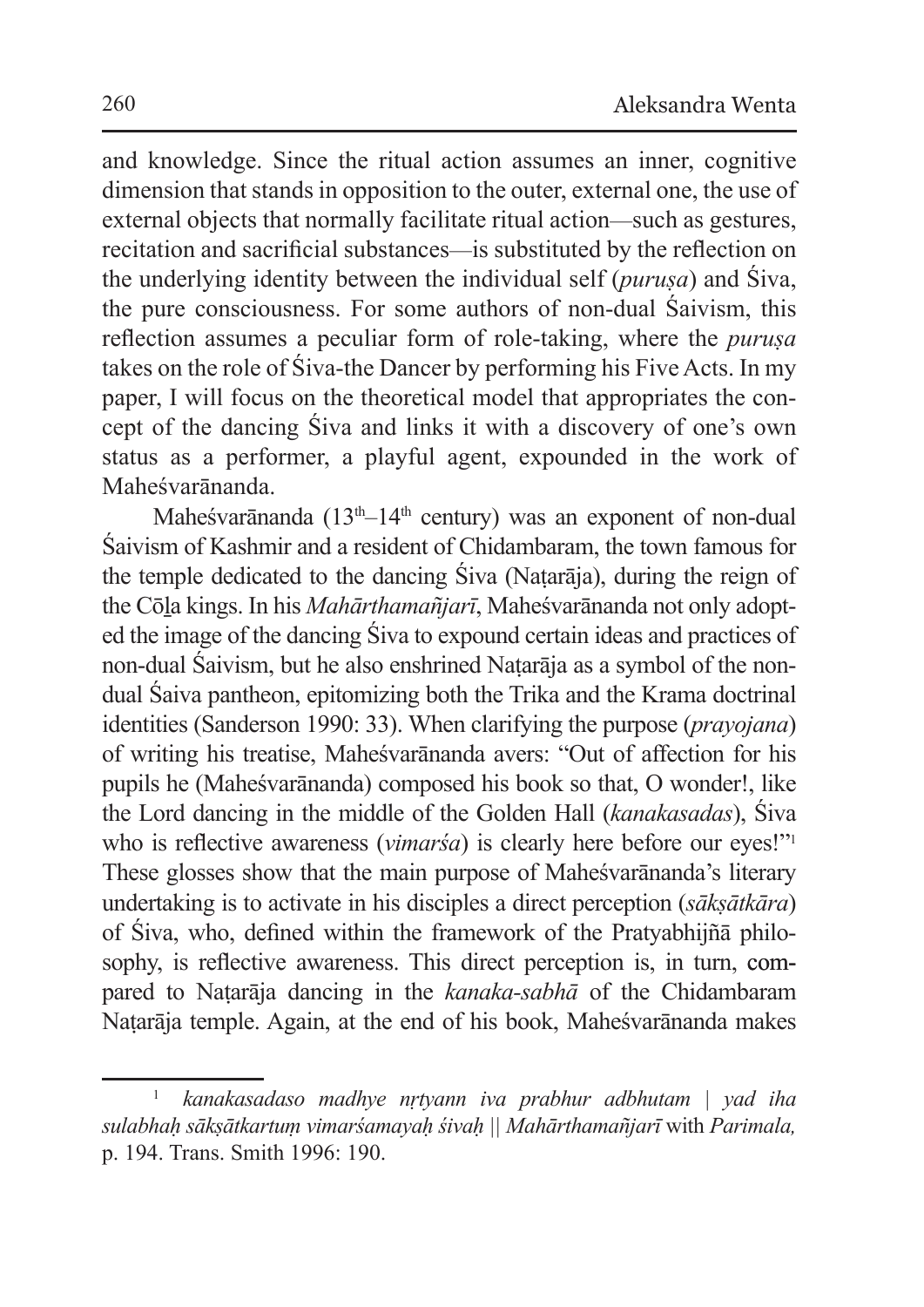rather conspicuous reference to Naṭarāja with regard to his literary undertaking: "This book is as sweet as the Kāverī (river), as fragrant as the water lily, its importance is like that of Natesa's dance."<sup>2</sup> There is also a quotation from the *Ānandatāṇḍavavilāsastotra*, a lost text attributed to Maheśvarānanda's guru Mahāprakāśa which, as the title itself suggests, is a praise of Naṭarāja's dance of bliss (*ānandatāṇḍava*) framed in the perspective of the Śaiva doctrine of non-duality: "We, for our part, praise your shining down through the universe when you look outwards, and when you look inwards we praise your inner composure composed of the bliss of autonomy—freedom arising from bringing about the dissolution of the universe."3 These sparse but, nonetheless, important references to Naṭarāja of Chidambaram start to make sense when we assume a hypothetical link between the image of Natarāja and the concept of Śiva-the Dancer expounded in the verse 19 of the *Mahārthamañjarī.* It is in this verse that Maheśvarānanda justifies and provides philosophical explanation to his concluding statement in which he equates the importance of his book to Natesa's dance. It is here where a new interpretation of Śiva's dance emerges most clearly focusing, in particular, on the possibilities for a human to beco-

me Śiva-the Dancer by performing the Five Acts (*pañcakṛtya*), interpreted within the esoteric framework of the Krama theology as Five Flow Goddesses (*pañcavāha*). Even though the concept of the dancing Śiva has a long history in the Śaiva soteriology prior to Maheśvarānanda<sup>4</sup>

<sup>&</sup>lt;sup>2</sup> kāveryā iva mādhuryam kahlārasyeva saurabham | nateśasyeva tan*nṛttam asya granthasya gauravam || Mahārthamañjarī* with *Parimala*, p. 195. Trans. Smith 1996: 190.

<sup>3</sup> *yac coktam asmadgurubhir ānandatāṇḍavavilāsastotre—vayaṃ tv imāṃ viśvatayā avabhānaṃ bahirmukhasyāsya tavonmukhasya | svasaṃhitaṃ viśvavilāpanodyatsvatantratānandamayīṃ namāmaḥ || iti | Mahārthamañjarī*  with *Parimala*, pp. 159–160. Trans. Smith *ibid*.

It is perhaps worth mentioning that the great Pallava king Mahendravarman ( $7<sup>th</sup>$  century), who established his court in Kāñcīpuram, praises, in the introductory verses of his satirical play *Mattavilāsa*, the divine Śiva-the Skull Bearer (*divyaḥ kapālī*), who is himself a spectator who dances "seized of emotions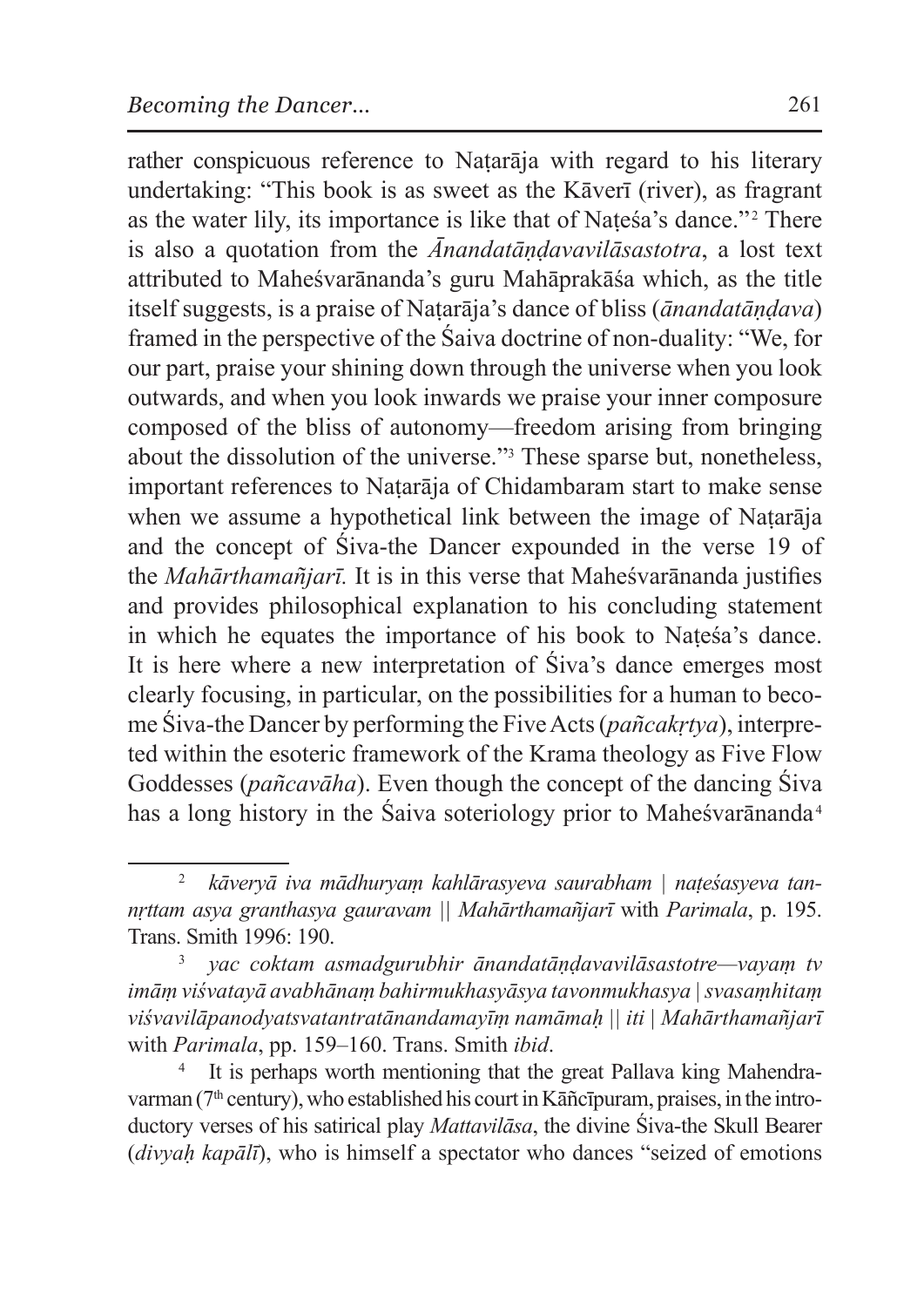with origins antedating the famous stanza of the *Śivasūtra* (3.9): "The Self is the Dancer" (*nartaka ātma*) often referred to in the non-dual exegetical literature of Kashmir as an authoritative statement proving Śiva's dancing nature, Maheśvarānanda was the first non-dual Śaiva author who linked Śiva's dance with the concept of *pañcakṛtya/pañcavāha.* 

In order to understand the rationale behind Maheśvarānanda's interest in the dancing Śiva we need to consider the larger socio-political framework, which is often responsible for changes in doctrine and practice. Thus, the adoption of the local cult of Naṭarāja by Maheśvarānanda should be located in the broader socio-religious-political realm of Cōḻa Chidambaram, in which the conceptual framework of Maheśvarānanda's tantric system can be seen as reflecting the specific intellectual underpinnings of a particular historical and cultural milieu. The methodological approach I am adopting here remains responsive to the specifics of history and is thus contingent on understanding the influence of socio-political factors in shaping theories and practices. The Cōḻa rulers belonged to a cultural milieu in which the concept

and portraying sentiments—comprising the courses of the three worlds by speech, dress, action and feelings." *Mattavilāsa* of Mahendravarman, trans. by N. P. Unni, quoted in: Zvelebil 1985: 53. Moreover, Śaiva tantric literature abounds with the images of dancing Bhairavas. For example, in the fifteenth chapter of the *Kulakaulinīmata*, which is attributed to the Western Tradition (*paścimāmnāya*, worshipping the goddess Kubjikā), Bhairava in the form of Man-Lion (Nārasiṃha) is referred to as the Lord of the Body (*kula*), the Lord of Dance who bears all forms. Cf. *Kulakaulinimāta* 15.268–278. Another illustration of dancing Bhairava, this time in his Navātman form, is found in the *Śambhavanirṇaya*, the text exposing a variant of the Kubjikā cult (*paścimāmnāya*), which Sanderson has identified as the Ṣaḍanvaya Śāmbhava. In this system, Śiva as Navātman/Navakeśvara is visualized dancing as he embraces his consort Samayā/Kubjikā. Cf. *Śambhavanirṇaya* 3.10. Quoted in: Sanderson 1990: 55, cf. 102. In the third verse of Abhinavagupta's *Tantrāloka*, in the description of the three Trika goddesses, the goddess Aparā is said to be residing in the body of dancing Bhairava and plays within it like a lightning flash in a sky covered with stormy clouds. See Tā 1.3.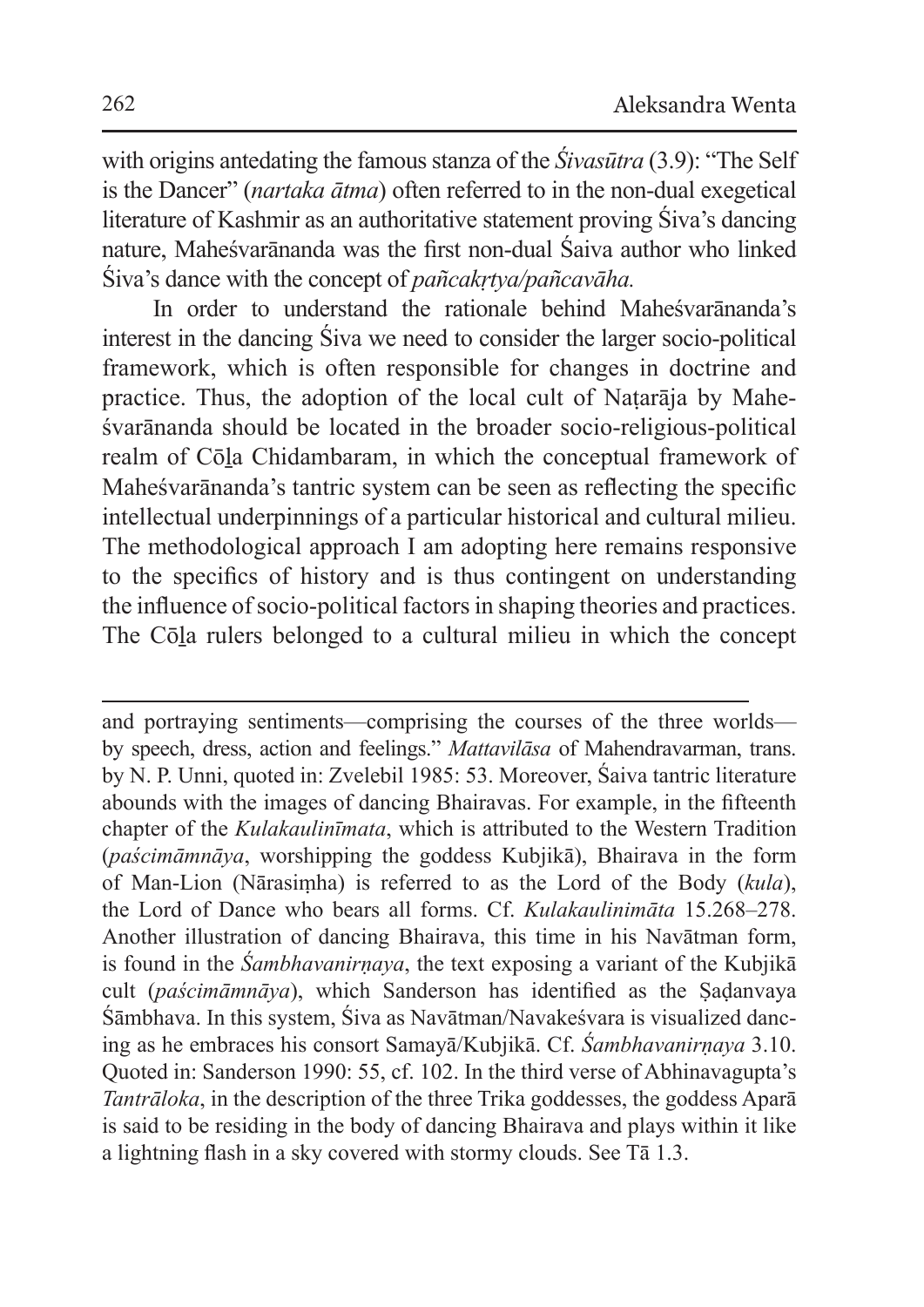of royal power was being derived fundamentally from its aesthetic capacity. Like the majority of royal courts of South and Southeast Asia of the medieval period, the Cōḻas adopted this global trend of the aesthetic representation of power and used it as a tool of legitimization of their royal sovereignty (Pollock 1998; Ali 2004). The implementation of this aesthetic paradigm of power can be seen both in the realm of art and architecture that became inherently politicized—i.e. royal temples (Tañjāvūr, Gangaikoṇḍacōḻapuram, Chidambaram), royal gods (Naṭarāja), etc.—as well as in the application of a common aesthetic 'language practice' based on the stylistic devices of Sanskrit *kāvya* and royal eulogies (*praśasti*), especially used for depicting the authority of kings and their political actions (Ali  $2004$ ).<sup>5</sup> The principle of aesthetics had also played a central role in adapting Naṭarāja-the dancing Śiva of Chidambaram as the family deity (*kula-devatā*) of the Cōḻa's ancestral lineage. In the  $10<sup>th</sup>$  century, the icon of Natarāja underwent a radical makeover to fit into the aesthetic agenda of the Cōḻa kings, who, in order to establish a homology between the royal and the sacred, perfected Naṭarāja's dancing pose and made it fit into the graceful posture of a royal god.6 The makeover of Naṭarāja's icon went hand in hand

 $5$  For example, the conquest of Tāñjāvūr by Vijayalāya Cōla narrated in the Trivalangadu plates of Rājendra Cōḻa accommodates the metaphor of erotic love "in which the whitewash of the town's mansion is compared to scented cosmetic and Vijayalāya is said to have captured the town just as he would seize his own wife who has beautiful eyes, graceful curls, a cloth covering her body, and sandal paste as white as lime, in order to sport with her" (Spencer 1982: 92). The capture of the city is compared to the sexual seizure of a woman whose description is eroticized. This example shows how the popular sentiment of *kāvya* literature—erotic sentiment or *śṛṅgāra rasa*—was employed to convey the aesthetics of a political action. See also Ali 2000 and 2004.<br><sup>6</sup> Historically speaking, the introduction and development of the image

of Śiva as the Lord of Dance (Naṭeśa) begins in Tondaimaṇḍalam under the Pallava rule in the  $7<sup>th</sup>$  century. However, it was not before the  $10<sup>th</sup>$  century, under the patronage of the Cōḻa queen Semibyan Mahādevī, that the image of a classical Naṭarāja in a graceful *ānanda-taṇḍava* pose was created (Kaimal 1996: 61).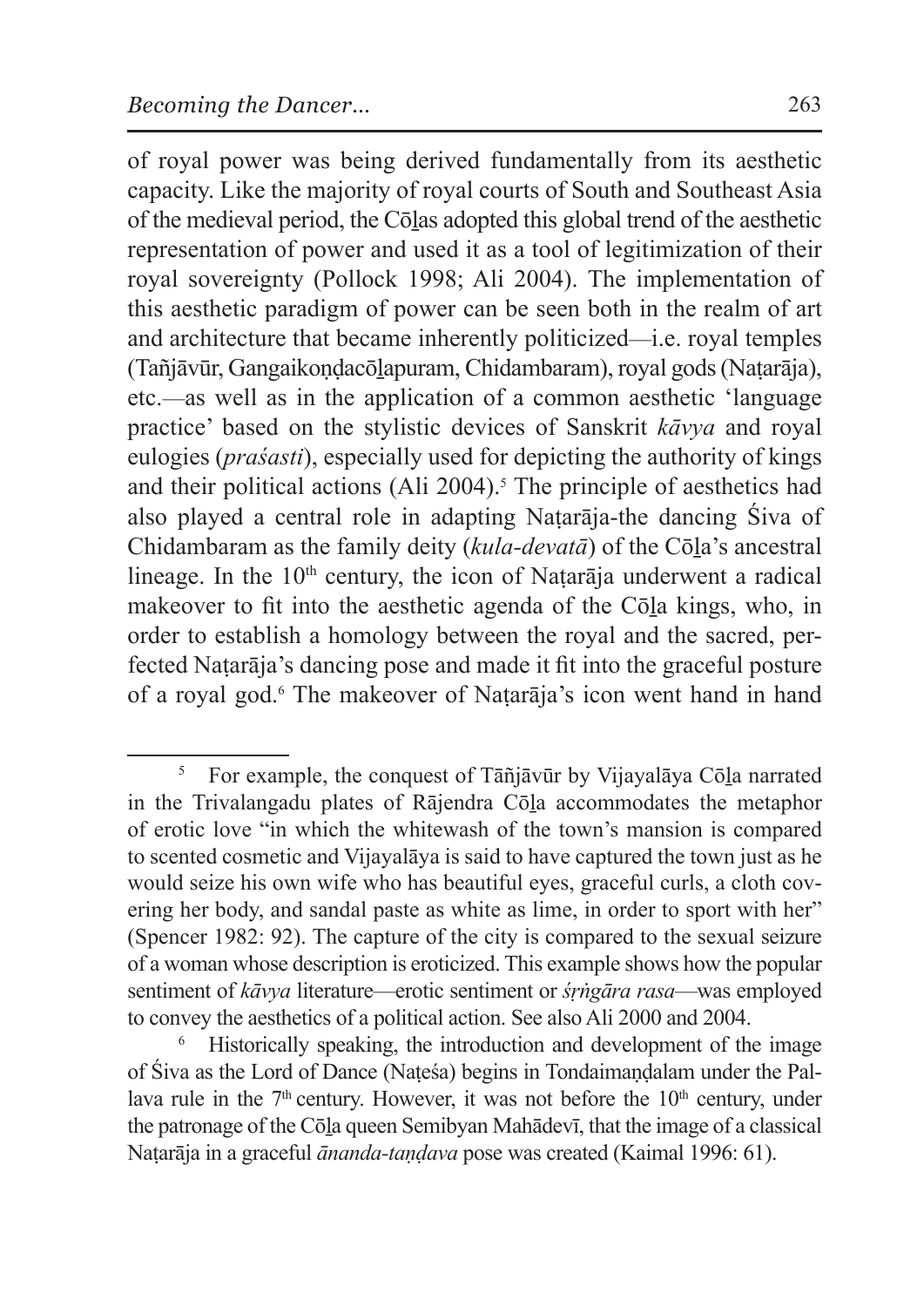with the progressive change in the architectural design of the Nataraja Chidambaram temple, which began to serve as "a metaphor for a royal power […] and also as an ideological tool for the Chola monarchy" (Champakalakshmi 2011: 488). From Cōḻa times onwards, we increasingly find Chidambaram as a space that undergoes architectural remodeling, marked by expansionism in order to host specific religious-cum-political events. Religious space becomes remodeled as theatrical space to include the audience. The vast halls and open courtyards are commissioned by the Cōla kings to accommodate a growing number of spectators in order to facilitate a new cultural practice that placed festivals (*utsava*) at the centre of Cōḻa Chidambaram (Wentworth 2008). Festivals were the most effective tools for staging royal selfhood, a staging that was used to schematize the political and the religious dimensions of regality in the same format of image-making, by relying on a cosmic parallelism. The recorded history of the Cōḻa period gives evidence that the 10-day festival, performed monthly in the various temples of Chidambaram, was directly linked to the personal asterism of the ruler: either with the day of the king's accession to power or the day of his natal star (Swaminathan 1978: 270–74). By sharing the same natal star, the identity of the king was connected to that of the deity and, through this connection, the king's persona acquired both cosmic and divine identity.7 During the festival, the king and the image of the god were both driven in processional chariots throughout the city. In most general terms, the procession in chariots conveyed the idea

<sup>7</sup> The asterism of Rājendra Cōḻa was Ārdra, also known as Ārudra (for the presiding deity of this asterism was Rudra), which was also the natal star of Naṭarāja. During this Ārdra festival, drama, dance and singing of *bhakti*  hymns were performed. Since both the ruler and the god shared the same asterism, the festival called Rājendra Cōlan Tirunal ('The Sacred Day of Rājendra Cōla') was organized in honour of the king (*Annual Report on South Indian Epigraphy* 104 of 1913, Swaminathan 1978: 274). Similarly, the second annual Naṭarāja festival after Ārdra, known as Āni Mahotsava, still performed today in Chidambaram, was initially associated with the asterism of Uttirattādi or Uttara Bhādrapāda, the natal star of Vikrama Cōḻa (Swaminathan 1978: 273).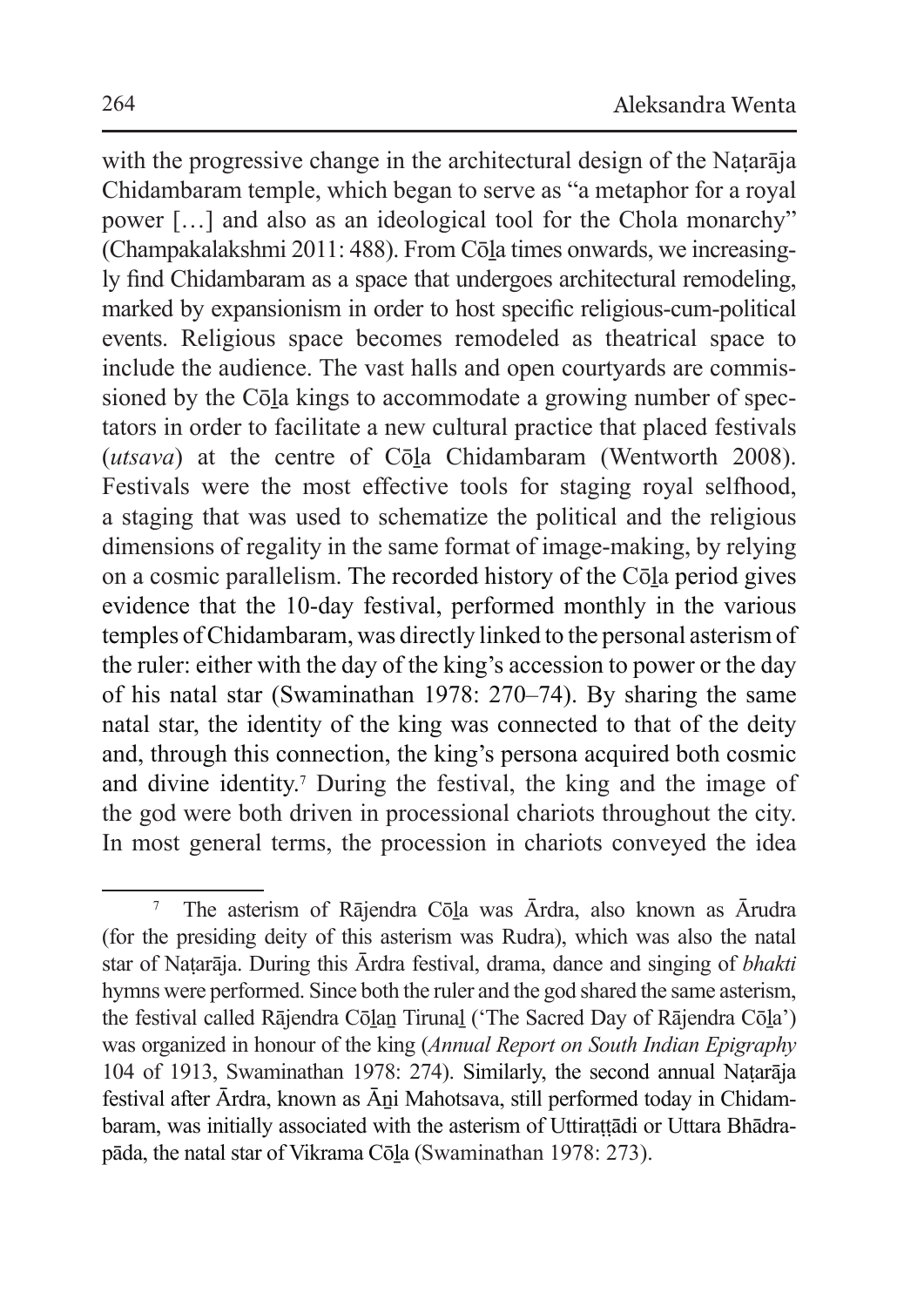of dominion over the territorial space covered by it. The Cōḻas were attracted to the totality of powers ascribed to the Naṭarāja image and to his performative capacity to dance, which was articulated in the context of territorial annexation as well as of aesthetic perfection. Therefore, they took recourse to the practices of legitimating royal power by establishing control over the field of visual perception, intent on creating parallels between the king and the god, in which both acquired the status of performer. In one of the royal eulogies, for example, Rājarāja I's destruction of the rival armies is compared to Śiva's act of destruction, annihilating the souls at the end of the eon.8 Recurrent festivals (*satatotsava*), which—as Maheśvarānanda tells us—were often taking place in Cōla Chidambaram,<sup>9</sup> contributed to the crystallization of the image of the powerful performer in the popular psyche in which the god and the king 'danced' together in the political conquest or *digvijaya*. This parallelism and complementarity between theCōḻa king and Naṭarāja made them both the embodiment of sovereign power. Maheśvarānanda's work should thus be seen as a product of the high culture of Cōḻa Chidambaram, in which the importance of the aesthetic representation of power was particularly recognized. In this connection the icon of Naṭarāja, royal temples, royal eulogies and the vast array of the aesthetic media of communication, i.e., festivals, etc., reached their peak.

Apart from the 'external' motives noted above, Maheśvarānanda's adoption of Naṭarāja could also be interpreted by means of 'internal' factors, insofar as his treatise implicitly addresses dogmatic issues. These were considered of utmost importance to the competing Śaiva discourses that had their stronghold in Cōḻa Chidambaram. It is arguable that Maheśvarānanda tried to develop strategies for coming to terms with the highly successful Śaiva Saiddhāntika orthodox forces in the hope of securing royal patronage. This was not only vital for his own survival as a scholar, but also to provide a much needed boost to enhance the status of a presumably marginal non-dualistic Śaiva movement. Textual and

<sup>8</sup> Leyden Plates of Rājarāja I, in: Balasubrahmanyam 1975: 7–8.

<sup>9</sup> *colās te satatotsavā janapadāḥ* MMP, p. 195.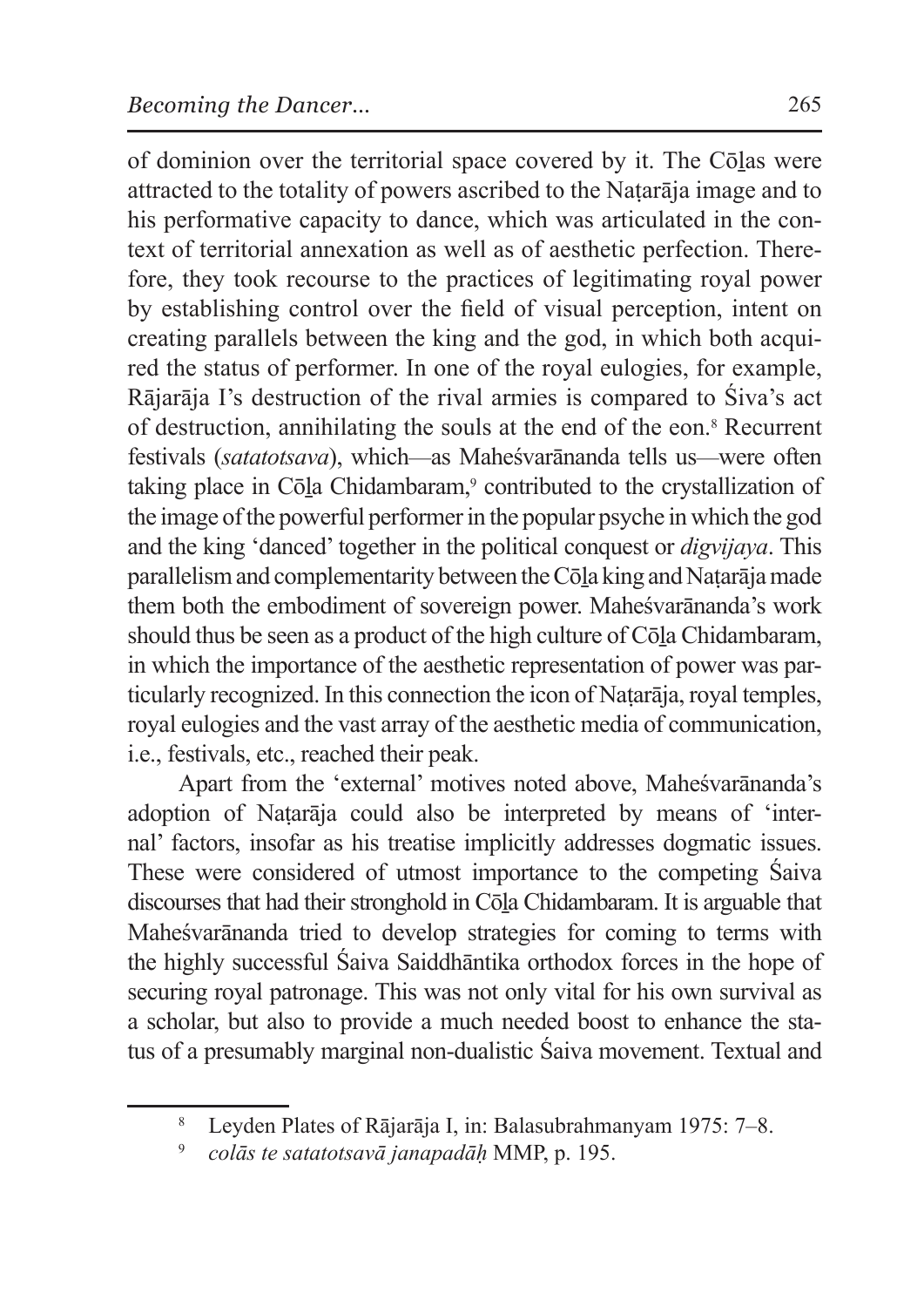epigraphical evidence show that the Cōḻa kings were initiated by Śaiva Siddhānta gurus who were deeply woven within the fabric of Cōḻa Chidambaram. The latter often assumed the role of royal preceptor (*rājaguru*) with the authority to provide Śaiva initiation (*dīkṣā*) to the monarch (Sanderson 2005). Īśānaśiva, the royal preceptor of Rājarāja I (985–1014) and presiding priest of his royal temple at Tañjāvūr, was a Śaiva Siddhāntin. Īśānaśiva's successor Sarvaśiva, also aŚaiva Siddhāntin, was the royal preceptor of Rājendra Cōla I (*ibid.*: 233). Finally, in 12<sup>th</sup>-century Chidambaram lived Aghoraśiva, the author of the *Tattvaprakāśavṛtti*. According to Cox (Cox 2006), Aghoraśiva was one of the most important exponents of the Śaiva Siddhānta, closely affiliated to the royal dynasty of the Cōḻas and the Naṭarāja temple. Given Aghoraśiva's popularity, and the widespread use of his ritual manual *Kriyākramadyotikā* throughout Śaiva temples in South India, it seems plausible to suggest that by engaging in polemic with him, Maheśvarānanda wanted to distinguish himself as a scholar. Again, according to Cox (*ibid*.), Maheśvarānanda's exposition of the thirty-six levels of reality (*tattva*s) based on the Pratyabhijñā philosophy—given in the first part of the *Mahārthamañjarī*—may be interpreted as a polemic attempt against the interpretation of the *tattva*s in Aghoraśiva's *Tattvaprakāśavrtti*. If we accept the argument that Maheśvarānanda's treatise was written out of the need and ambition to compete with the Śaiva Saiddhāntins, then it is also plausible to argue that his engagement with one of the most important theological issues discussed by his rival tradition, namely the concept of Śiva's *pañcakṛtya* ('the Five Acts'), would be an effective way to enter the philosophical debate. Beginning with Tirumular, Śaiva Saiddhāntika theologians had linked the Five Acts of Śiva to his dance. I argue that Maheśvarānanda's adoption of the Naṭarāja concept in philosophical garbs stemmed to a considerable extent from two facts: on the one hand, it was motivated by the encounter with the dominant aesthetic ideology represented by the Cōlas, on the other, by a statesupported theology promoted by the leading Śaiva Siddhānta masters.

Maheśvarānanda's adoption of Naṭarāja into his tantric system, which he calls *anuttarāmnāya*, rests on two assumptions. First, Naṭarāja becomes the symbol of recognition (*pratyabhijñā*) or reflective awareness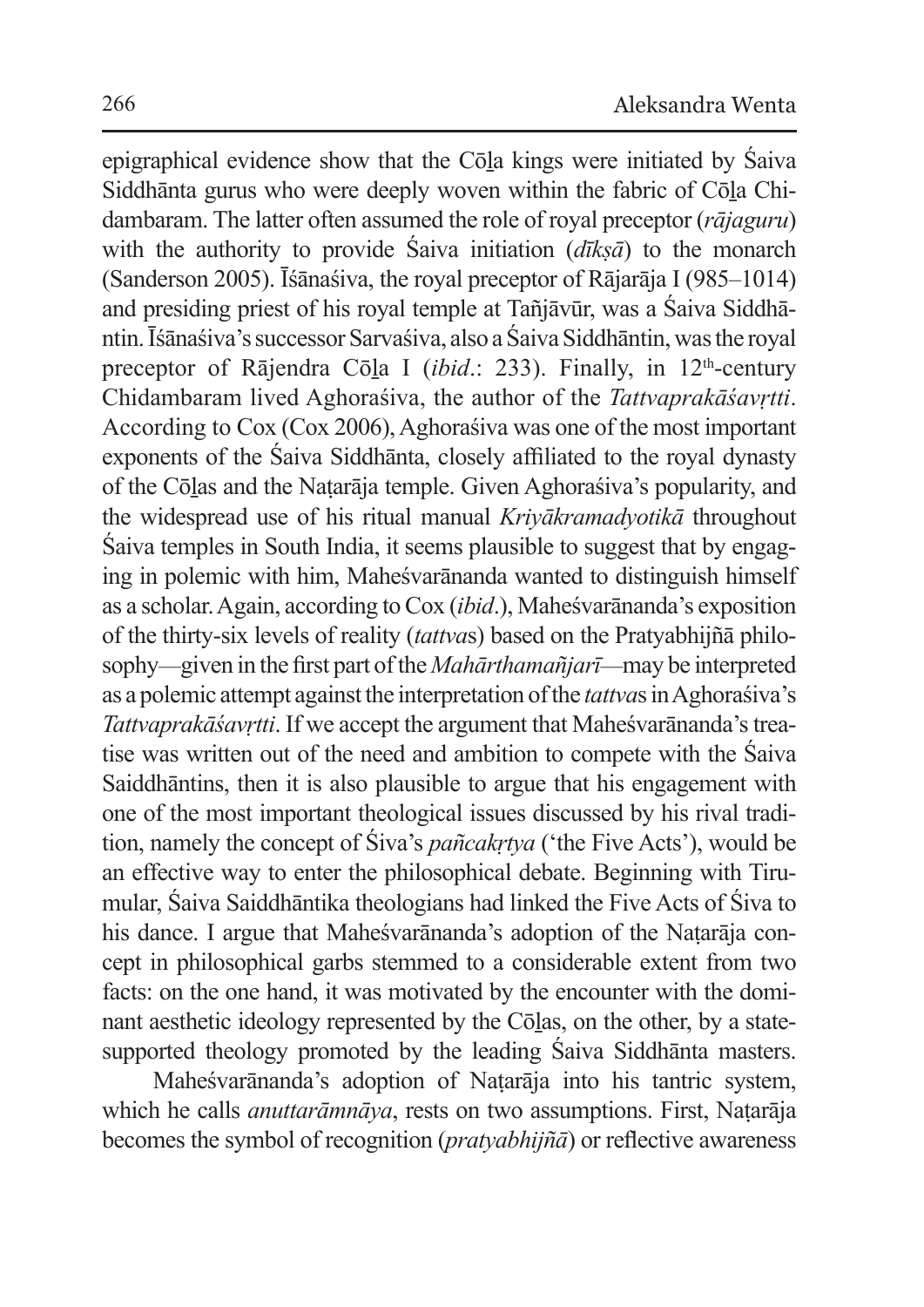(*vimarśa*); second, identity between the individual self (*puruṣa*) and Śiva becomes established on the ground of sharing the nature of the Dancer (*nartaka*). The Dancer is additionally described as a playful agent performing the Five Acts (*pañcakṛtya/pañcavāha*). Thus, Maheśvarānanda's project of discovery one's own status as Śiva-the Dancer is essentially a discovery of being an agent of the Five Acts.

## **2. Dissolving the boundaries between ritual, cognition and theatrical performance**

Insofar as ritual and worship are concerned, Maheśvarānanda seems to faithfully follow the footsteps of his predecessors, Abhinavagupta and Kṣemarāja, who attempted to dissociate ritual from the physical space and relocate its function and meaning into the inner space of consciousness. The concept of ritual action becomes redefined as action taking place in consciousness, and the external rites—the sacrifice  $(v\bar{a}ga)$ ,<sup>10</sup> fire oblation (*homa*),<sup>11</sup>

<sup>&</sup>lt;sup>10</sup> tatra bhāvānām sarvesām parameśvara eva sthitih nānyat vyati*riktam asti iti vikalparūḍhisiddhaye parameśvara eva sarvabhāvārpaṇaṃ yāgaḥ sa ca hṛdyatvāt ye saṃvidanupraveśaṃ svayam eva bhajante teṣāṃ suśakaṃ parameśvare arpaṇam ity abhiprāyeṇa hṛdyānāṃ kusumatarpaṇagandhādīnāṃ bahirupayoga uktaḥ ||* TS, chap. 4 (pp. 25–26)— "The sacrifice  $(\bar{v} \bar{q} g a)$  means the offering of every state and condition of being to the Supreme Lord alone by reinforcing the mental representation: 'all states and conditions of being rest in Paramaśiva alone and nothing else apart from Him truly exists'. The use of external things, such as the offering of flowers, food and perfume, because of their capacity to produce delight in the heart, are said to have immediate access to consciousness. The offering of these (delightful) things to the Supreme Lord with this intention is easy indeed."

<sup>11</sup> *sarve bhāvāḥ parameśvaratejomayā iti rūḍhavikalpaprāptyai parame śasaṃvidanalatejasi samastabhāvagrāsarasikatābhimate tattejomātrāvaśeṣatvasahasamastabhāvavilāpanaṃ homaḥ ||* TS, chap. 4 (p. 26)—"Fire oblation (*homa*) is the dissolution of every condition of being (*bhāva*) in the splendour of the fire of pure consciousness (*saṃvit*) of the Supreme Lord, who is identified with the devourer swallowing all conditions of being with the purpose of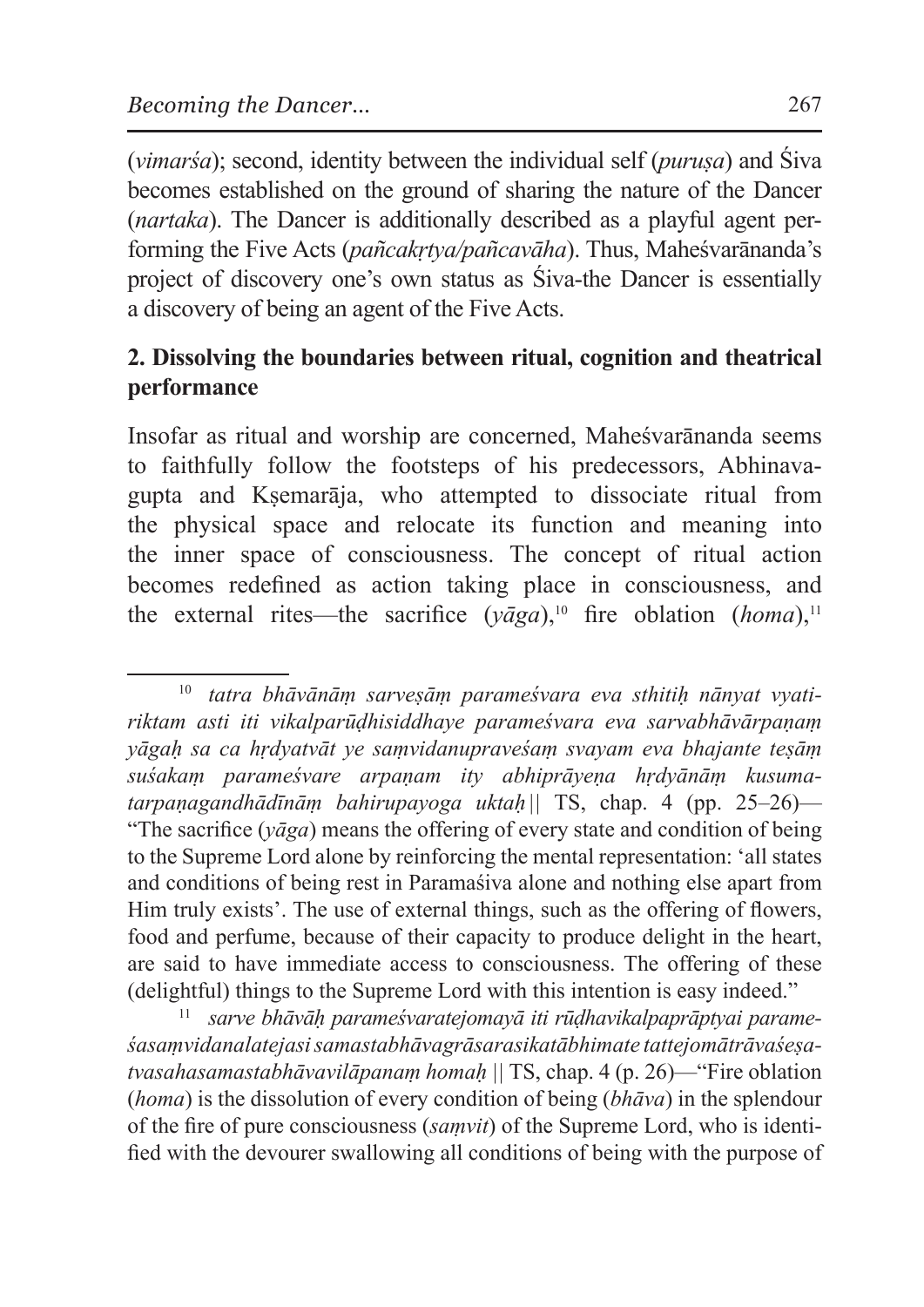prayer (*japa*),<sup>12</sup> observance (*vrata*)<sup>13</sup> and union (*yoga*)<sup>14</sup>—become transferred into a purely inner type of ritual. Maheśvarānanda, for his part, introduces the concept of 'inner worship' (*antarbhakti*), and suggests that the only deity to be worshipped is the great light of one's own consciousness, and nothing else.15 Similarly, the use of ritual

arriving at perfect mental representation: 'all conditions of being are created as the splendour of the Supreme Lord'. This splendour only remains, while the rest is the oblation in the sacrificial fire."

<sup>12</sup> *tathā ubhayātmakaparāmarśodayārthaṃ bāhyābhyantarādiprameyarūpabhinnabhāvānapekṣayaiva evaṃ vidhaṃ tat paraṃ tattvaṃ svasvabhāvabhūtam iti antaḥ parāmarśanaṃ japaḥ ||* TS, chap. 4 (p. 26)—"Prayer (*japa*) is the (cultivation) of the inner thought-reflection (*parāmarśa*) that the supreme principle exists in its own nature, without association with external and internal forms of cognizable objects. This thought-reflection is carried out with the purpose of generating the (pure) reflection consisting of both external and internal forms."

<sup>13</sup> *sarvatra sarvadā nirupāyaparameśvarābhimānalābhāya parameśvarasamatābhimānena dehasyāpi ghaṭāder apy avalokanaṃ vratam | yathoktaṃ śrīnandiśikhāyāṃ*—"*sarvasāmyaṃ paraṃ vratam iti ||*" TS, chap. 4 (p. 27)—"Observance (*vrata*) is viewing everything—like a body, a jar, etc. everywhere and at all times, with the presumption of being equal to the Supreme Lord. This is for the purpose of attaining the conception of being the supreme Lord, which is unattainable by any other means. As it has been stated in the *Nandiśikhā*: 'Equality with regard to all things is the true observance'."

<sup>14</sup> *itthaṃ vicitraiḥ śuddhavidyāṃśarūpaiḥ vikalpaiḥ yat anapekṣitavikalpaṃ svābhāvikaṃ paramārthatattvaṃ prakāśate tasyaiva sanātanatathāvidhaprakāśamātratārūḍhaye tatsvarūpānusaṃdhānātmā vikalpaviśeṣo yogaḥ ||* TS, chap. 4 (p. 26)—"In this way, union (*yoga*) is a particular mental representation, which has as its nature the act of synthetic awareness (*anusaṃdhāna*) entering into the Lord's nature. By means of it, the mental representation which is independent, natural and belonging to the supreme category, becomes manifested through various cognitions that are in themselves part of Pure Knowledge, and is being made to expand into the continuous light (of pure consciousness) alone."

<sup>15</sup> See MMP, v. 47 (p. 118): *mahāprakāśa eva devatā, nānyaḥ kaścit | —*"The great luminosity is verily the deity and none other."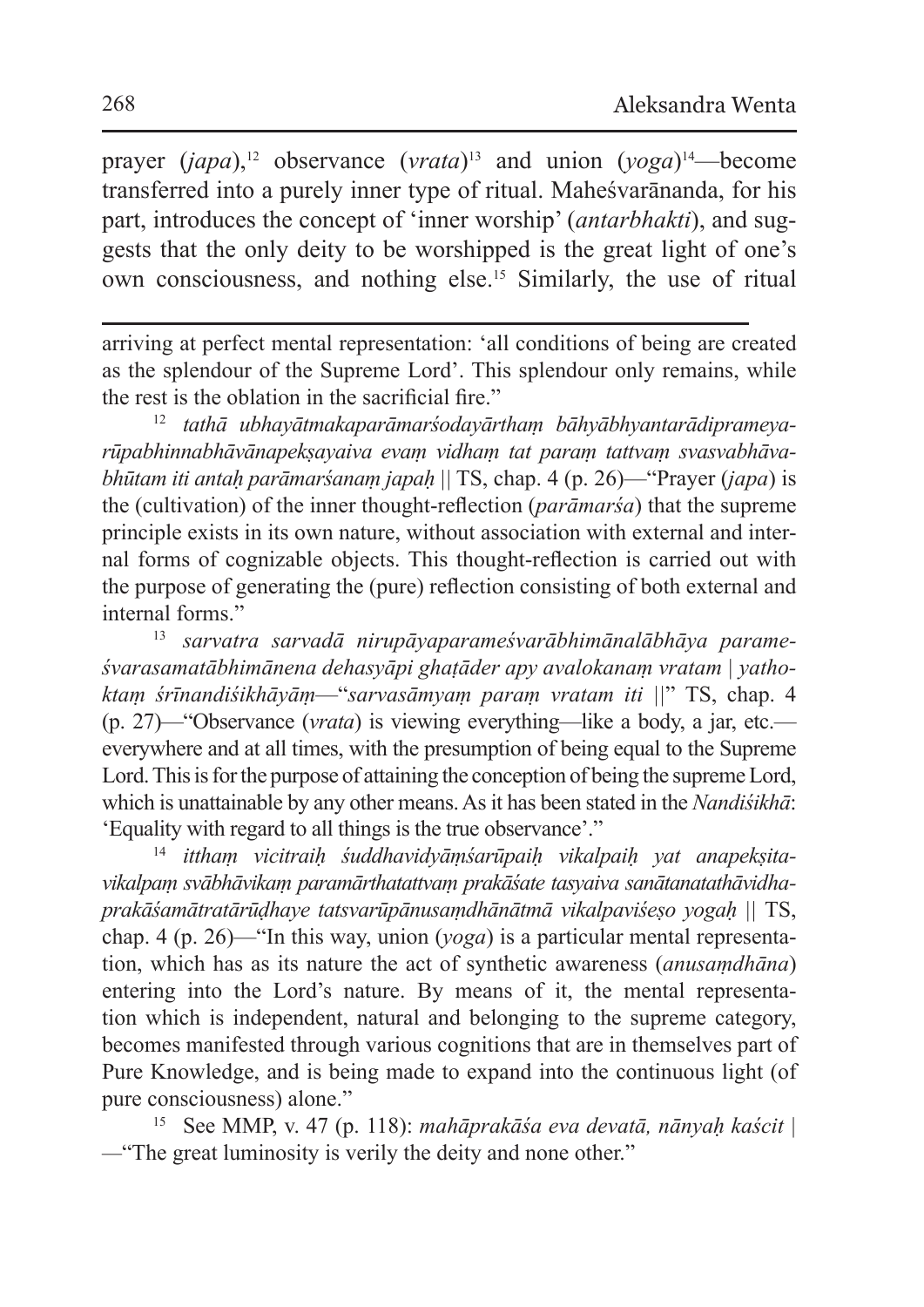substances, normally offered during worship, such as scented flowers, incense and lights are opposed and ridiculed for making noise; instead, the act of worship is redefined as the thought-reflection (*parāmarśa*) on one's own true nature.16 Maheśvarānanda advocates turning away from the exteriority of ritual action to the interiority of consciousness. The shift in emphasis from the external to the internal extends even to the ritual objects. As a matter of fact, worship of different types of material *liṅga*s made of earth, stone, or jewel should be forsaken altogether and substituted by the worship of the *liṅga* made of consciousness.17 Furthermore, Maheśvarānanda links people's tendency to rely on external rites with their innate ignorance, which, according to the precepts of non-dual Śaivism, is the cause of bondage and transmigration.<sup>18</sup> Maheśvarānanda is clear that the performance of external rites, such as worship (*pūjā*), prayer (*japa*), visualization (*dhyāna*), fire-sacrifice (*homa*), and worship of the *liṅga*, continues as long as one does not understand the true nature of the supreme principle of consciousness, which he—following the description given in the Kaula text, *Śrīprabhākaula*—defines as tranquil, omnipotent and pure. Once such understanding is reached, the enactment of those external rites loses its purpose and significance.19 Maheśvarānanda goes even

<sup>16</sup> See MMP, v. 42 (p. 106): *tasmāt svasvarūpaparāmarśa eva paramā pūjā | anyat tu gandhapuṣpadhūpadīpādi āḍambaramātram iti tātparyārthaḥ |*

<sup>17</sup> See MMP, v. 47 (p. 118): *tathā śrīpūrve—sarvam anyat parityajya cittamātre niveśayet | mṛddhātuśailaratnādibhavaṃ liṅgaṃ na pūjayet | arcayec cinmayaṃ liṅgaṃ yatra līnaṃ carācaram || iti |*

<sup>18</sup> Tā I.22. *iha tāvat samasteṣu śāstreṣu parigīyate | ajñānaṃ saṃsārahetur jñānaṃ mokṣaikakāraṇam ||—*"Meanwhile here (in our tradition) all the scriptures unanimously declare that ignorance is the cause of transmigration and knowledge is the only cause of liberation." 19 See MMP, v. 42 (p. 107): *yathā ca śrīprabhākaule—yāvat tat* 

*paramaṃ śāntaṃ na vijānāti sundari | tāvat pūjājapadhyānahomaliṅgārcanādikam || vidite tu pare tattve sarvākāre nirāmaye | kva pūjā kva japo homaḥ kva ca liṅgaparigrahaḥ || iti ||—*"For instance, in the *Śrīprabhākaula*, it is also stated: 'O Beautiful Lady, as long as that supreme tranquillity is not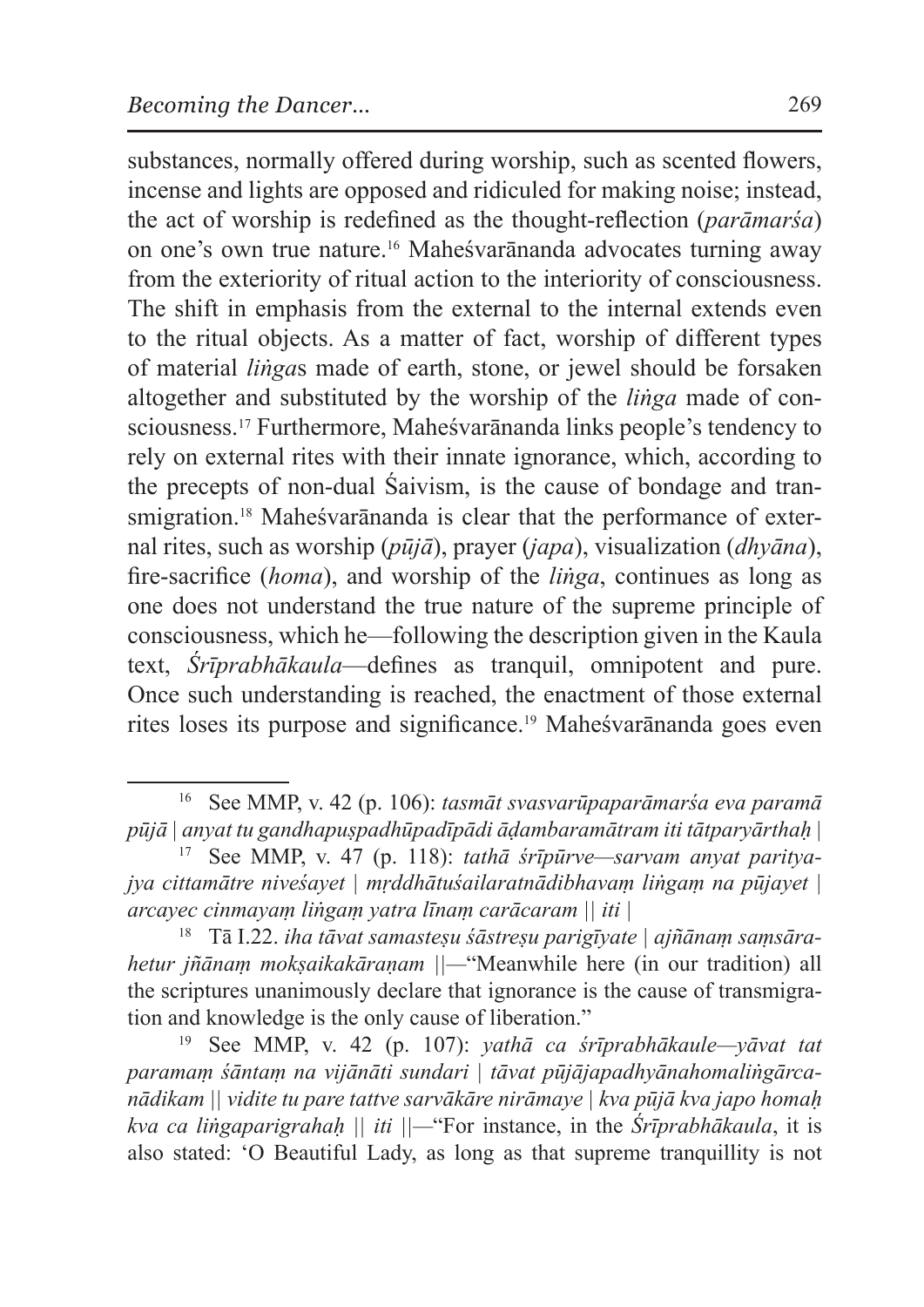further. Quoting from VBh 153, he says that once the adept realizes that the non-dual Śiva-consciousness is equally the ritual agent, the ritual object, and the ritual substance, there is no longer any 'thing' at all that should be offered worship.20 Such a position only reinforces the theoretical framework of non-dualism according to which there is nothing whatsoever that exists outside of consciousness, therefore there is no ontological difference between Śiva and the world, Śiva and the devotee, and so on. Once the cloud of duality that obscures the true nature of non-duality is removed, the all-pervading Śiva-consciousness, in whom everything is included, shines forth.

The internalization of ritual action is merely a prerequisite for understanding Maheśvarānanda's concept of cognitive ritual, which he indeed borrowed from the Krama tradition. Maheśvarānanda was well acquainted with the Krama system and its scriptural basis. In fact, the second part of his treatise (beginning with verse 34) is almost entirely dedicated to the exposition of Krama esoteric practice, which he expounds citing frequently from the Krama scriptures, i.e. *Kramasadbhāva*, Trivandrum *Mahānayaprakāśa*, *Mahānayaprakāśa* of Arṇasimha, *Cidgaganacandrikā*, *Kramasiddhi*, *Kramakeli*, and *Kramavāsanā*. The Krama masters, beginning with the first historically attested preceptor Jñānanetra (mid 9<sup>th</sup> century), developed a cognitive ritual system for the worship of the goddesses who embody the process of cognition. These goddesses alone constitute the internal consciousness-based sphere of the ritual. In this ritual, the worship of the cognitive act represented by the goddesses of

<sup>20</sup> See MMP, v. 42 (p. 107): *yad uktaṃ śrīvijñānabhaṭṭārake—yair eva pūjyate dravyais tarpyate vā parāvaraḥ | yaś caiva pūjakaḥ sarvaḥ sa evaikaḥ kva pūjanam || iti ||* —"As it is stated in the *Śrīvijñānabhaṭṭāraka*: 'The substances by which he (Śiva) is worshipped or satiated and the worshipper, all these are just a single reality. Then, where is worship?'"

understood, so long worship, recitation, meditation, fire-sacrifice, worship of the *liṅga*, etc*.* [persist]. When the highest reality is known, in all forms and pure, where is worship? Where is recitation? Where is the fire-sacrifice? And where is the worship of the *liṅga*?'"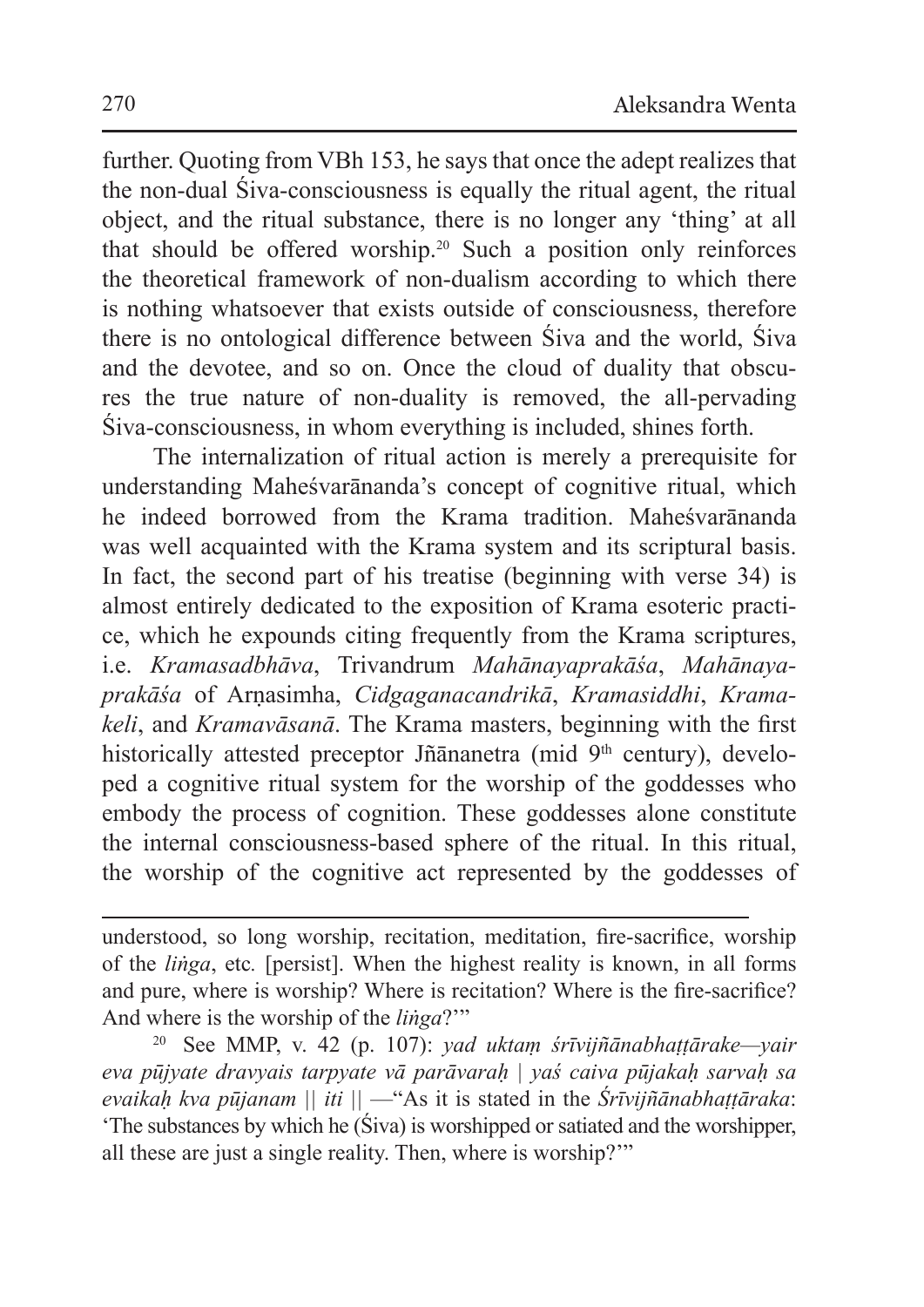consciousness aims at attaining a particular level of consciousness, where the cognizer perceives his own cognitive process as the spontaneous play of universal energies. The anonymous *Mahānayaprakāśa* published in Trivandrum<sup>21</sup>—the text that structures Krama soteriology within the *Tantrāloka*/*Mālinīvijayottara* system of the means of realization (*upāya*s) quoted by the *Tantrāloka*'s commentator Jayaratha (14<sup>th</sup> century) and extensively by Mahesvarananda elaborates on the concept of 'cognitive ritual' in the context of achieving the goal of non-dualistic Śaivism which is the state of total immersion into Śiva (*śāmbhavasamāveśa*), after the descent of a very intense form of power (*mahātīvra śaktipāta*) as follows:

One's own nature becomes manifest through the structured worship of those goddesses of consciousness who, in the very intense form of *śaktipāta*, shine forth on the plane of worldly existence moving externally and internally again and again, losing their separate identities when they come into contact with the great void at the beginning and end of every cognition. For that person who has entered into self-realization, which is empty even of the latent traces of differentiating perception, knowledge shines forth in such a way in which there is no dependence upon any means. $22$ 

The worship of the goddesses who embody the cognitive act has been conceived as a praxis of instilling in practitioners the sense of the structure of consciousness arranged as creation (*sṛṣṭi*), maintenance (*sthiti*), withdrawal (*saṃhāra*), the inexplicable (*anākhya*) and luminosity (*bhāsā*). This sequence of the deployment of energies (*krama*) identified with the Five Flow Goddesses (*pañcavāha*), each corresponding to a particular phase in the *krama*, rose to be the core of the Krama tradition itself. In this perspective, ritual performance becomes

<sup>21</sup> My understanding of the *Mahānayaprakāśa* of Trivandrum is entirely indebted to Prof. Alexis Sanderson who held the reading classes of this text at All Souls College, University of Oxford, in Hilary and Trinity terms 2015. All the emendations as well as the translation of this text are an outcome of these classes. 22 For the Sanskrit text, see Sanderson 2007: 313, fn. 262 and 263.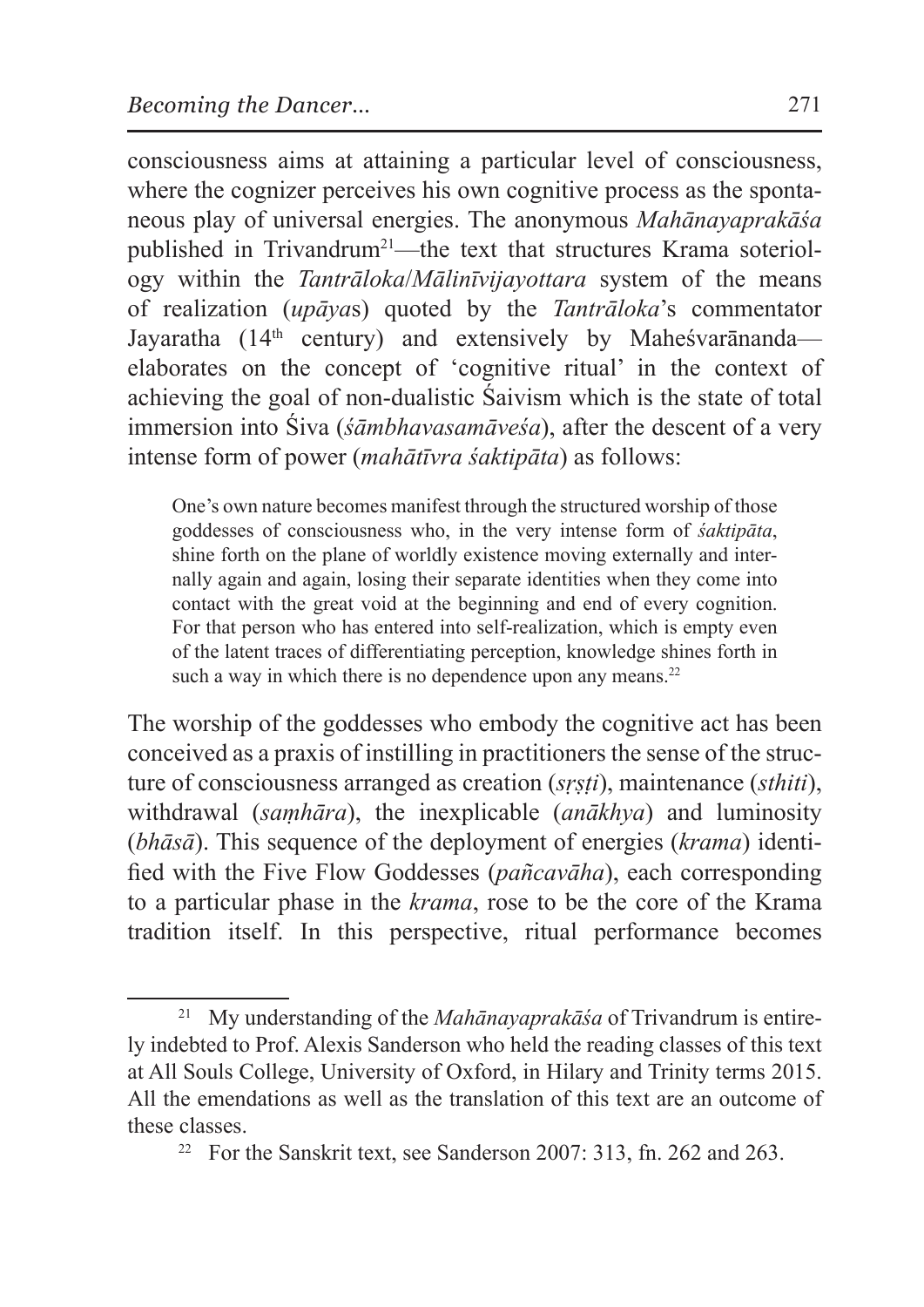a highly meditative practice for infusing the process of non-discursive awareness (*nirvikalpa*) through the equation of 'worship' with meditation on the movement of awareness within the said five-fold sequence. Maheśvarānanda was well aware of this cognitive ritual framework, for he quotes from the root Krama text, the *Kramasadbhāva* (5.3; 5.5–5.6), where the idea of worshipping the phases of the cognitive act is addressed as follows:

"Among these five sequences, which sequence should be worshipped in the beginning? O Thou of Beautiful Hips, tell me that in detail according to the prescriptions." Thus [Śiva] addressed [the Goddess]. "O God, what I have told before is the great sequence of the Five Flow Goddesses. Amongst these kings of the *krama*, *sṛṣṭi* is always in the beginning. Then *sthiti*, *saṃhāra* and *anākhya*. Thereupon the one called *bhāsā*. Following this, one should worship the non-sequential sequence.<sup>23</sup>

From the exegetical works of the Krama traditions, we know that these Five Flow Goddesses are identified with the five phases of the cognitive act that belong to every individual. Creation of the object in the objectivity is *sṛṣṭi.* Whenever this creation of the object is established for a certain duration of time, this is the phase of maintenance (*sthiti*). Turning away from the perceived object (e.g., a jar) to perceive another object (e.g., a pillar), which is the withdrawal of the previously projected object, is *saṃhāra.* The state in between the two cognitions, e.g., that of a jar and a pillar, is called *anākhya*, when there is a withdrawal of all subjective cognitive impressions into the non-discursive potentiality. Finally, when all the differentiated objects are cognized at once in the unity of consciousness as indistinct from their

<sup>23</sup> *yathā śrīkramasadbhāve—teṣāṃ madhyāt krameṇaiva ādau pūjyas tu kaḥ kramaḥ | tan me kathaya suśroṇi! vistareṇa yathāvidhi || iti praśnānantaram—purā yat kathitaṃ deva pañcavāhamahākramam | teṣāṃ tu kramarājānāṃ sṛṣṭirūpo 'grataḥ sadā || tatas tu sthitisaṃhāram anākhyaṃ ca tataḥ param | bhāsākhyaṃ ca tataḥ paścāt* (*pañcāt* MMP) *pūjayed akramakramam ||* iti || This is the quotation from the *Kramasadbhāva* (v. 5.2–3), which reads *paścāt* instead of *pañcāt* as attested in the edition of the MMP, v. 40 (p. 104). I thank the anonymous reviewer for pointing this out.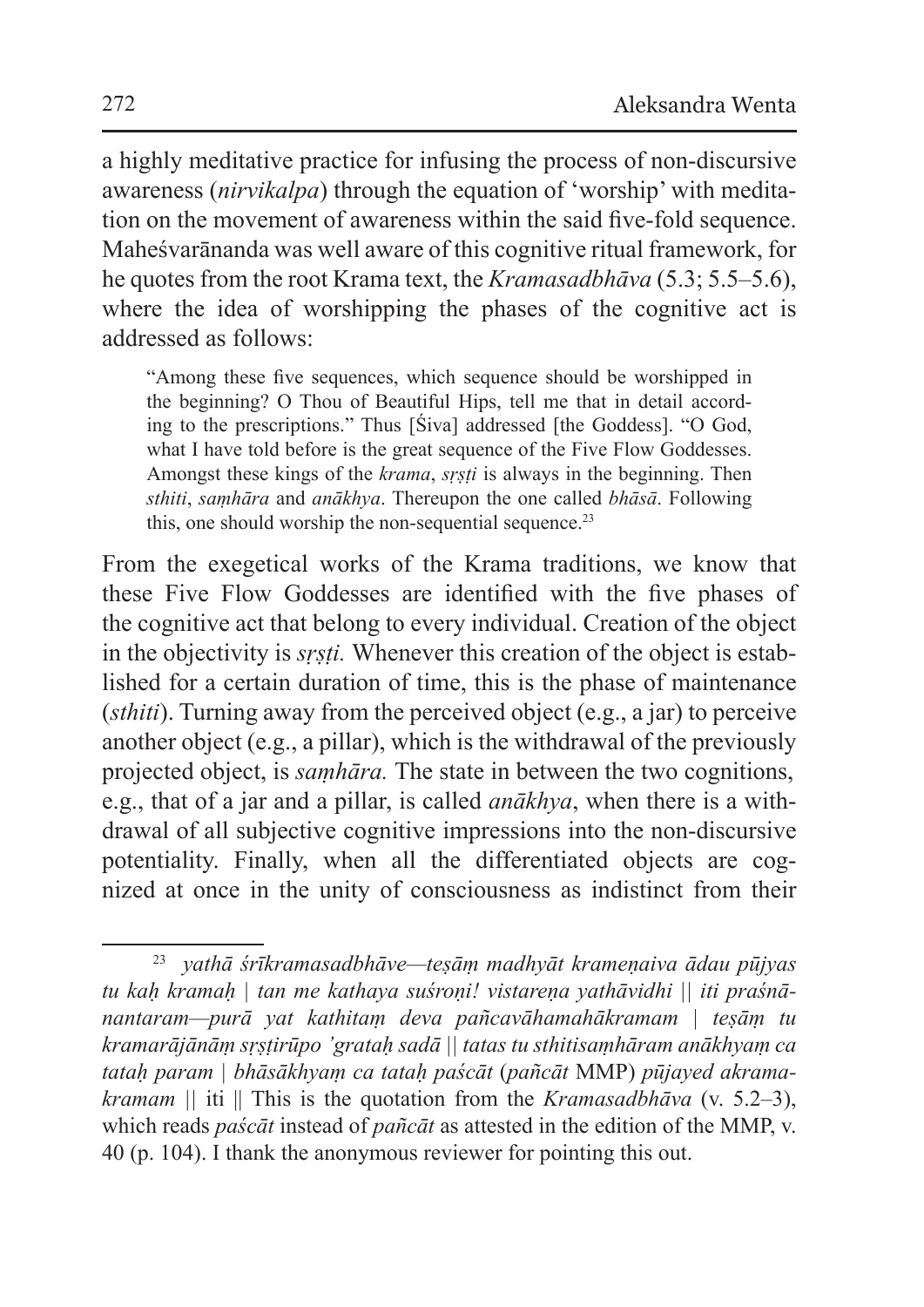primordial source—i.e. the true Self—this is the phase of *bhāsā*. By meditating on the inherent dynamism of the phases of cognition (the Five Flow Goddesses) that emerge and subside in the course of perception, and by seeing it as part of the universal process, the *vikalpa*s become purified. No longer binding, they establish the essential identification of the cognizer with pure consciousness.

Maheśvarānanda is clear that the Krama cognitive ritual framework, which operates entirely on one's own *vikalpa*s, is the highest and most esoteric of all Śaiva traditions and the only way at the disposal of those practitioners who, in their quest for liberation, have exhausted all other models that exoteric and esoteric Śaivism offers. In support of this argument, Maheśvarānanda quotes, without attribution, only a part of the verse from the Trivandrum *Mahānayaprakāśa* as follows: "For those who are seeking the great teaching (of the Krama), having exhausted all other methods (of self-realization), there is no path other than that which suddenly swallows their cognitions."24 The context of this partial quote makes better sense when we look at the two verses preceding it:

In such teaching as the Kula and Kaula, the Śākta, Trika and Mata together with their esoteric elaboration, which are the cause of the rest in one's own nature; and in the various divisions of the Siddhānta-tantras consisting of many different methods, although they are established in their own right, (in all of them) the *mahānaya* (the Krama system), along with its cognitive context, is pervasive.<sup>25</sup>

This important passage seems to maintain the idea that all other models of Śaivism, beginning with the most exoteric Śaiva Siddhānta to the most esoteric Kaula traditions, contain the inner dynamism of the Krama. One example in support of this argument is the concept of

<sup>24</sup> *paurvāparyaparikṣīṇā* (MPT: *sarvopāyaparikṣīṇās* MMP) *ye* (MPT: *te* MMP) *mahārthārthinaḥ kila | asti nānyā gatis teṣāṃ vikalpagrāsasāhasāt* || *Mahānayaprakāśa* of Trivandrum (MPT) 1.32, quoted in MMP, v. 68 (p. 172).

<sup>&</sup>lt;sup>25</sup> kulakaulādikāmnāyaśāktatrikamatādisu | sarahasyaprapañcesu svarūpa*sthitihetuṣu || siddhāntatantrabhedeṣu nānopāyātmakeṣu* (conj.: *nānyo-* Ed.) *ca |sthiteṣv api ca sollekho vyāpako hi mahānayaḥ ||* MPT 1.30–31.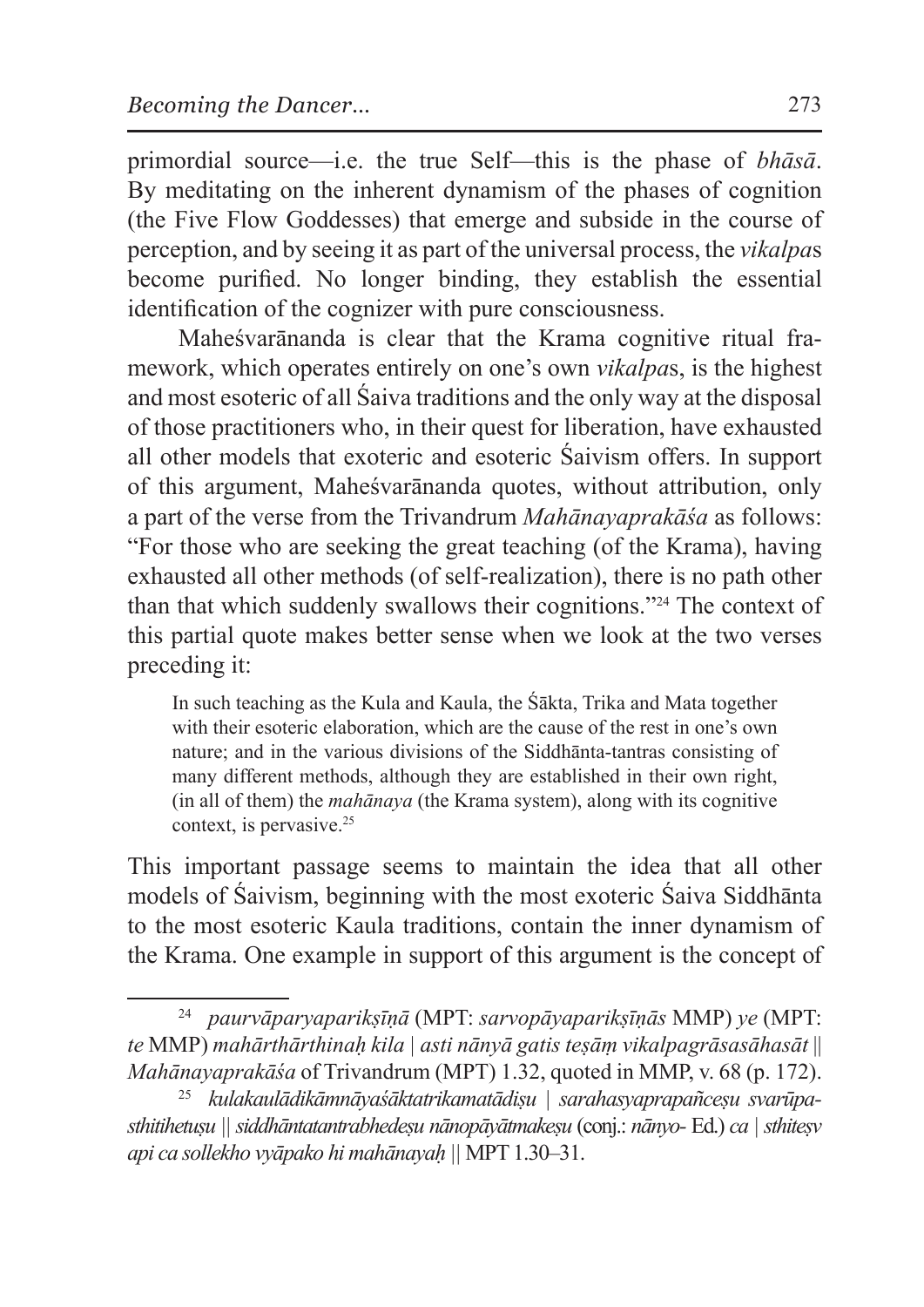*pañcakrtya*, the five great cosmological acts of Śiva who creates the universe (*sṛṣṭi*), maintains it (*sthiti*), withdraws it (*saṃhāra*), conceals it (*tirodhāna*) and bestows grace (*anugraha*). This became one of the most powerful theological concepts in the exoteric Śaiva Siddhānta. When interpreted from the point of view of the esoteric Krama, these five acts are taking place in each act of cognition. As we shall see in the following pages, both Maheśvarānanda and his predecessor Kṣemarāja (11th century) clearly intend Śiva's *pañcakṛtya* to be read both in Krama esoteric as well as in pan-Śaiva exoteric terms.

From the review of the above passages and quotations, it seems that Maheśvarānanda's attempt at blurring the boundaries between ritual and cognition simply follows the framework already discussed at length by Krama authors before him, especially Abhinavagupta and Kṣemarāja. It would, however, be misleading to assume that Maheśvarānanda did not bring in new ideas to this discussion. His distinctive originality lies namely in his attempt to look for a fresh synthesis of the various Śaiva and Śākta traditions.<sup>26</sup> Despite the fact that his theories can be thought of as a unique amalgam of Pratyabhijñā, Trika, Krama, Kaula, and Śrīvidyā, heavily grounded in the theoretical framework of classical non-dualist authors, he succeeded in providing an alternative to the existing views on perhaps every aspect of non-dual Śaivism, what was both specific and cohesive enough to break a new ground into the understanding of non-dual Śaiva doctrine and practice.

One of his greatest original contributions was the establishment of a link between ritual, cognition, and theatrical performance. Maheśvarānanda tried to construct and propagate a position that, on the one hand, would reflect the ethos of the dancing Śiva of Chidambaram and, at the same time, engage in dialogue with the rival Śaiva Siddhānta tradition. He also reformulated the basic concept of dancing Śiva, that already had its history in non-dual Śaivism, through an original blending of the philosophical system of the Pratyabhijñā and the ritualbased system of the Krama. Maheśvarānanda borrowed the concept

<sup>26</sup> Maheśvarānanda himself asserts that the purpose of his commentary (*parimala*) is to unify the different 'flowers' of doctrinal ideas by establishing a 'bouquet' (*mañjarī*) comprised of a single fragrance MMP, v. 1 (p. 7).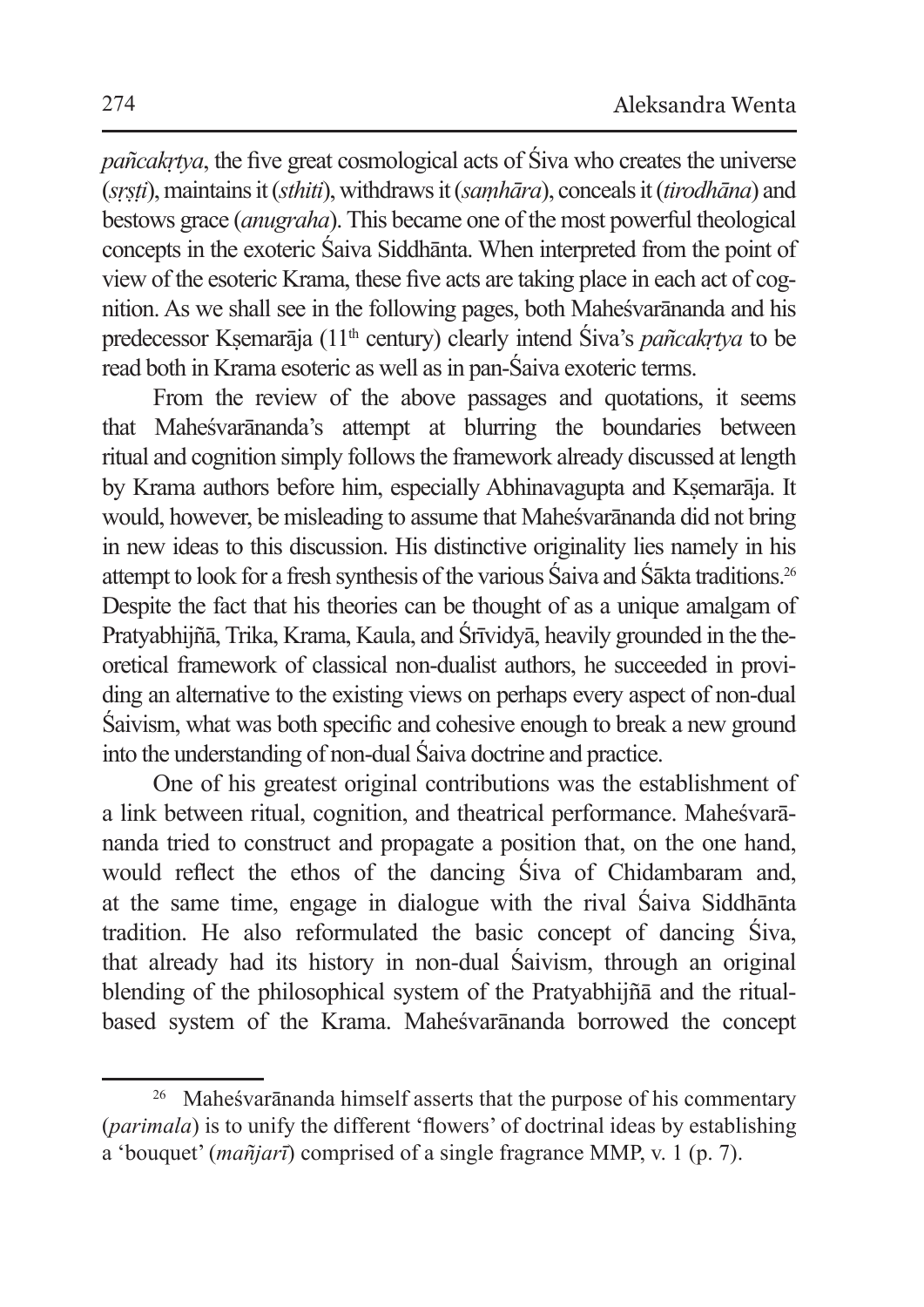of Śiva-the Dancer performing the Five Acts from the Chidambaram culture of the dancing Śiva and from the predominant system of Śaiva Siddhānta. From the Pratyabhijñā system, he borrowed the theory of a free agent who exists as the substratum for the constituent cognitive process.27 From theKrama system, he borrowed the cognitive ritual framework of the Five Flow Goddesses arranged as creation (*sṛṣṭi*), maintenance (*sthiti*), withdrawal (*saṃhāra*), inexplicable (*anākhya*) and luminosity (*bhāsā*). The influences from these three different conceptual frameworks led Maheśvarānanda to an original reformulation of the non-dual concept of Śiva-theDancer as ametaphor of the liberated state (*jīvanmukta*). Unlike Maheśvarānanda, however, earlier non-dual Śaiva authors pass over in silence the link between Śiva's dance and the *pañcakṛtya*. On the contrary, they focus entirely on the process of aesthetic transformation in which the entire psycho-physical mind-body complex becomes metaphorically transformed into the fundamental components of a dance-performance: the Self becomes the Dancer, the body converts into the stage, and the senses turn into the spectators (ŚSū 3.9–14). Moreover, all these components partake in bringing about an aesthetic experience (*rasa*) characterized by wonder. The *jīvanmukta* of Vasugupta's *Śivasūtra*s dances on the stage of his own body, savouring the aesthetic emotions (*rasa*) through the expansion of his own senses. This complete transformation of the ordinary body into its aesthetic equivalent results in total freedom, which is nothing else but the realization of one's own body as the cosmic body.

For Maheśvarānanda, on the other hand, Śiva's dance is essentially the enactment of the Five Acts in the inner consciousness-based sphere of ritual, by worshipping or meditating on the Five Flow Goddesses, who represent the Krama esoteric core. By situating cognitive ritual in the realm of performance, Maheśvarānanda subsumes the Pratyabhijñā's model of the omnipotent agent and the Krama cognitive ritual framework under the image of the dancing Śiva. For him, worship becomes a process in the dynamic identification with Śiva through

<sup>&</sup>lt;sup>27</sup> On the concept of the Agent as the underlying substratum of all cognitions, see ĪPK 4.1.16 in: Torella 1994: 208.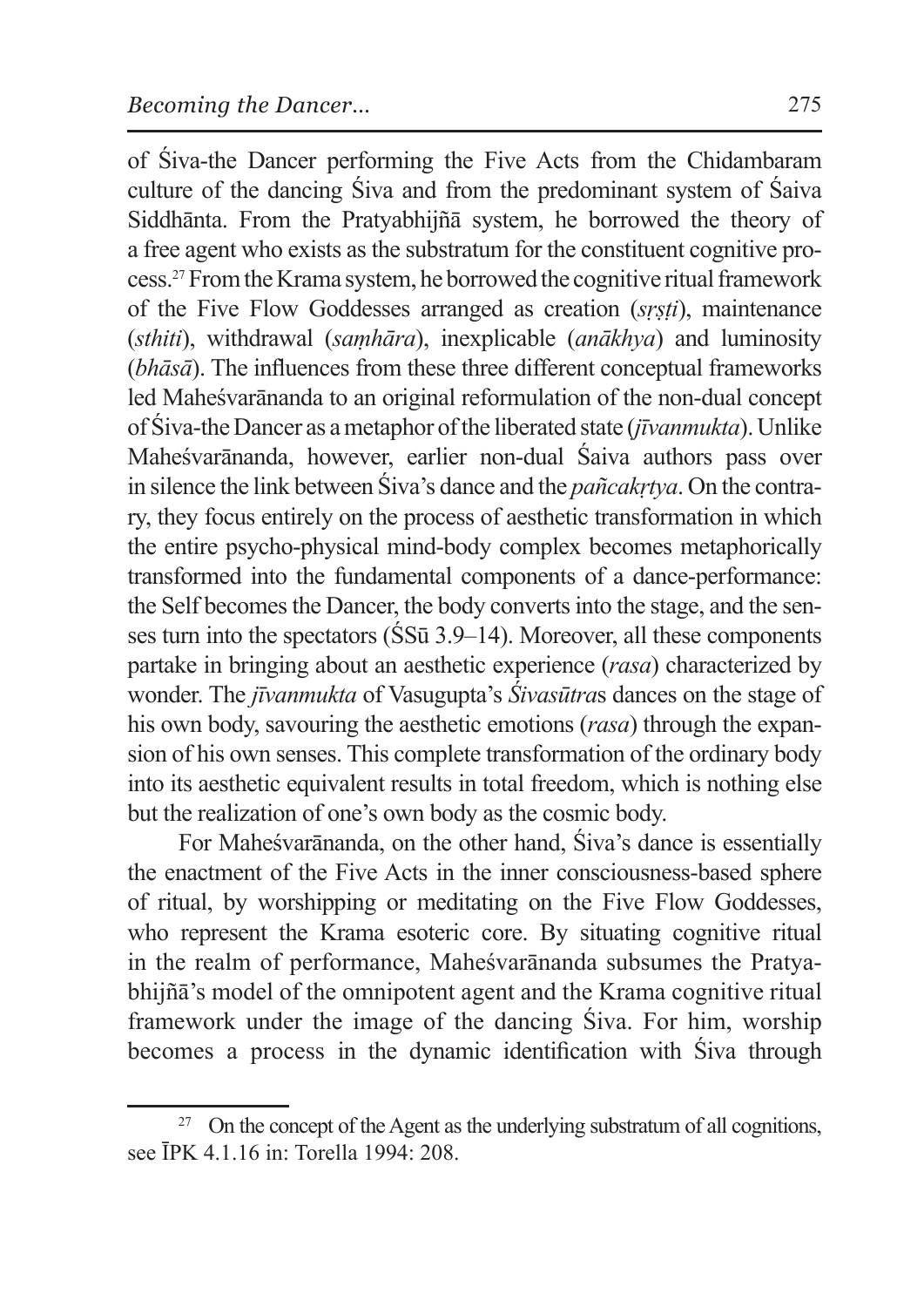the discovery of one's own agency to constantly perform the Five Acts. This latter shows signs of his indebtedness to Somānanda's *Śivadṛṣṭi* (Nemec 2011: 48), but Maheśvarānanda goes even further, for he adds to the Five Acts of Śiva the notion of the dancer as a playful agent. Therefore, it is not merely the contemplation of one's own identity with Śivathe agent who performs the Five Acts that triggers in the practitioner the recognition of being Śiva, but also the contemplation of his identity with Śiva-the Dancer. In this way, Maheśvarānanda makes a breakthrough into the realm of theatrical performance, where he develops the concept of the playful agent, transcending the notion of agency propagated by Pratyabhijñā authors. Before going into more details of what exactly the performance of the Five Acts of Śiva-the Dancer entails, it would be useful to give a brief overview of *pañcakṛtya* as epitomizing Śiva's dance, and its different interpretations in Śaiva Siddhānta and non-dual Śaivism.

## **3.** *Pañcakṛtya***: defining Śiva's dance performance**

The earliest textual reference to the *pañcakṛtya* of Śiva is given in the 11<sup>th</sup>–12<sup>th</sup>-century *Tirumantiram*<sup>28</sup> of the Tamil Siddha Tirumular,<sup>29</sup> in which the five limbs of the Naṭarāja icon are compared with the Five Cosmic Acts he performs. Thus, according to the *Tirumantiram*,

Hara's drum is creation, Hara's hand gesturing protection is preservation; Hara's fire is dissolution; Hara's foot planted down is concealment Hara's foot, raised in dance, is grace abiding.<sup>30</sup>

<sup>&</sup>lt;sup>28</sup> The dating of this text differs among the scholars. The last attempt, which I follow here, was made by Goodall (1998: xxxvii-xxxix), who provided a new evidence for dating this text based on the inclusion of the Śaiva Saiddhāntika concepts in the fifth chapter. For the summary of different views regarding the dating, see Wessels-Mevissen 2012: 299, fn. 6.

<sup>29</sup> For the exposition of the *pañcakṛtya* myth in the *Tirumantiram*, see Martin 1983. 30 *Tirumantiram* 2799, trans. by B. Natarajan (slightly altered by Smith),

quoted in: Smith 1998: 17.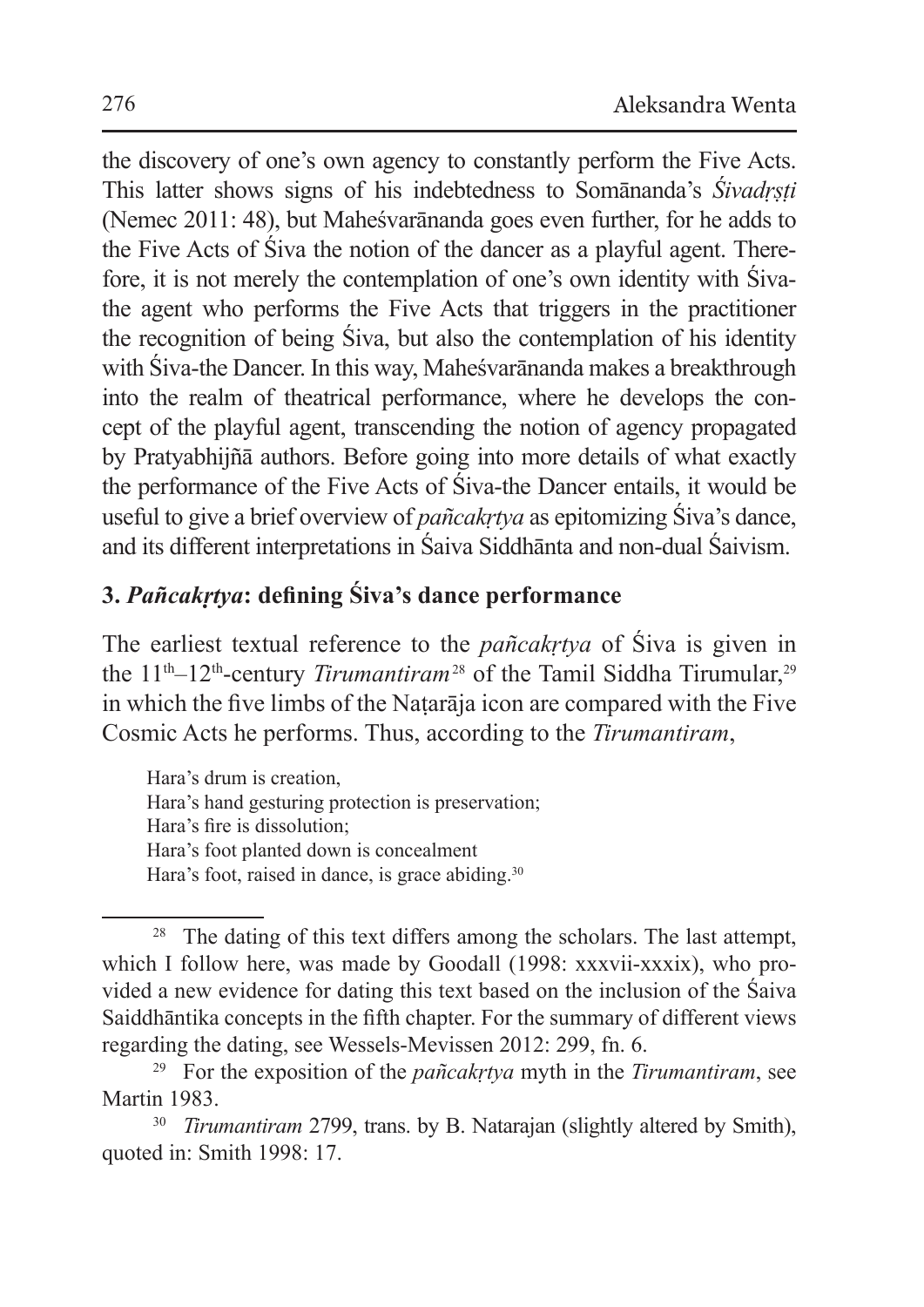Tirumular's *Tirumantiram* is important not only because it is "the earliest exposition of Śaiva Siddhānta in its metaphysical, moral, and mystical aspects" (Sivaraman 1973: 31), but also because it is here that Śiva's dance is given philosophical interpretation for the first time to signify the concept of *pañcakṛtya*. 31 After a lapse of few centuries, probably around the 14th century, we find another reference to Śiva's dance and his Five Acts given by an influential Śaiva Siddhānta author, Umāpati Śivācārya, who, just like Maheśvarānanda, happened to live in Chidambaram. In his *Kuñcitāṅghristava*, he writes:

In the beginning He Whose form is the self created Brahma for the creation of the worlds, Hari for their protection, and the form of Rudra for their destruction, and then Maheśa for concealing everything, the form of Sadaśiva with Parvati beside Him to show favour to those worlds. He performs the Dance of Bliss in the Hall.<sup>32</sup>

The dualist Śaiva Siddhānta theology provided philosophical explanation for Śiva's *pañcakṛtya*, that authors such as Tirumular and Umāpati Śivācārya linked to Śiva's dance. According to Sivaraman,

the validation of the central reality of the Śaiva Siddhānta, namely, Śiva, is contained in the notion of cause applied to it. The defining characteristic feature of Śiva as the Lord of all cosmic operations is a logical extension of the same idea…(Reality) considered in further relation to the exigency of the 'cosmic' functions of creation, maintenance and dissolution, together with the two 'microcosmic' operations of self-concealment and self-revelation, is the Lord or the Sovereign (*pati*). (Sivaraman 1973: 127)

As Sivaraman specifies:

In this way, Śaiva Saiddhāntika theology of grace permitted them to disengage grace from human control and to return its meaning to Śiva alone. Out of Five Acts of Śiva, only two relate to the individual self, namely concealment through which Śiva veils the true reality from bound soul and grace that liberates. (*ibid*.)

<sup>31</sup> See Soundararajan 2004: 29 and Martin 1983: 174.

<sup>32</sup> The *Kuñcitāṅghristava* of Umāpati Śivācarya, v. 102, in: Smith 1998: 18.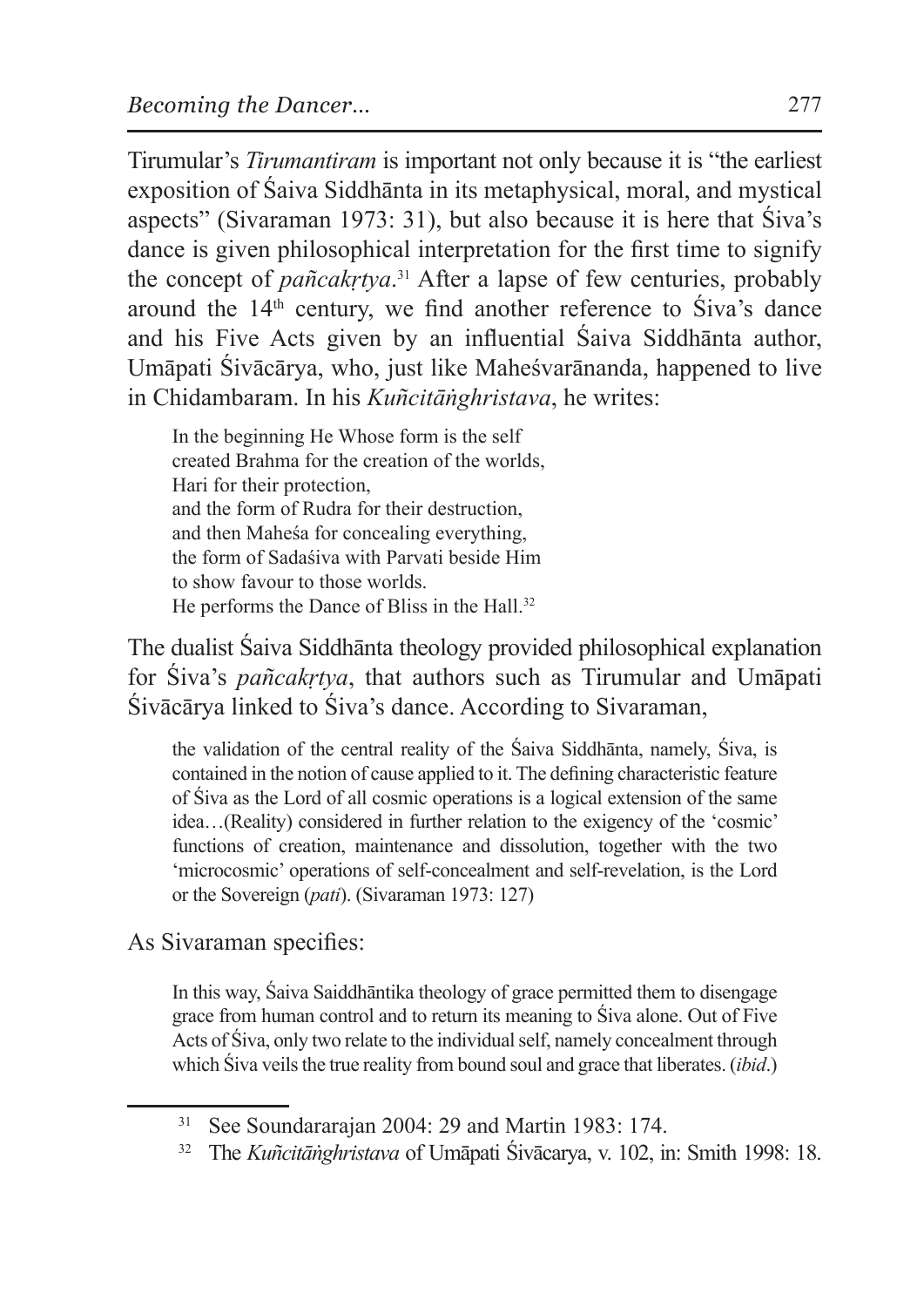Although non-dualist Śaivas prior to Abhinavagupta knew about the *pañcakṛtya* of Śiva, they were not concerned with it.33 A major shift in developing a Kashmiri Śaiva version of *pañcakṛtya* came with Abhinavagupta's disciple Kṣemāraja (11<sup>th</sup> century), who placed the Five Acts at the centre of non-dual Śaiva soteriology.34 As we shall see, it was Ksemāraja who exercised a considerable influence on Maheśvarānanda's reformulation of the *pañcakṛtya* in connection with Siva's dance. Given the intertwined complexity of the concepts entering into the formulations of Śiva's *pañcakṛtya*, it is difficult to identify the reasons for the conceptual shift that occurred within nondual Śaivism, beginning with Kṣemāraja. Perhaps it was a growing popularity of Śaiva Siddhānta *āgama*s that influenced this choice. Maheśvarānanda's intentions are easier to decipher. One of his motives for identifying the *pañcakṛtya* with Śiva's dance has to be sought in his individual effort at establishing visibility for non-dual

<sup>&</sup>lt;sup>33</sup> The author of the *Śivadrsti* ('Vision of Śiva') Somānanda (9<sup>th</sup> century) the first treatise to furnish a philosophical foundation of the Pratyabhijñā school ('Recognition [of the Lord]')*—*refers to Śiva's Five Acts in the following words: "Given that it is said that it is Śiva's nature to perform the five types of activities, what need is there to search for other motives, when he is engaged in his own conduct?" *Śivadrsti* 1.12–13, trans. Nemec 2011: 116. These verses can be compared with Kṣemarāja's PHṛ, v. 1., where Śiva is defined as the agent of the Five Acts.

<sup>34</sup> In his *Pratyabhijñāhṛdaya*, Kṣemarāja writes: *tathāpi tadvat pañcakṛtyāni karoti |*—"Even in this condition [of the empirical self], he [the individual self] does the five *kṛtya*s like him [Śiva]." He says further: *ata eva ye sadā etat pariśīlayanti te svarūpavikāsamayaṃ viśvaṃ jānānā jīvanmuktā ity āmnātāḥ |—*"Those who ponder over this [the five-fold activity of the Lord] knowing the universe as an unfoldment of the essential nature [of consciousness], become liberated in this very life." PHṛ, v. 10. trans. Singh 1988: 73, 75. In another verse, Kṣemarāja concludes: *tadaparijñāne svaśāktibhir vyāmohitatā saṃsāritvam |—* "To be a *saṃsārin* means being deluded by one's own powers because of the ignorance of that [authorship of the five acts]." PHṛ, v. 12. trans. Singh 1988: 78.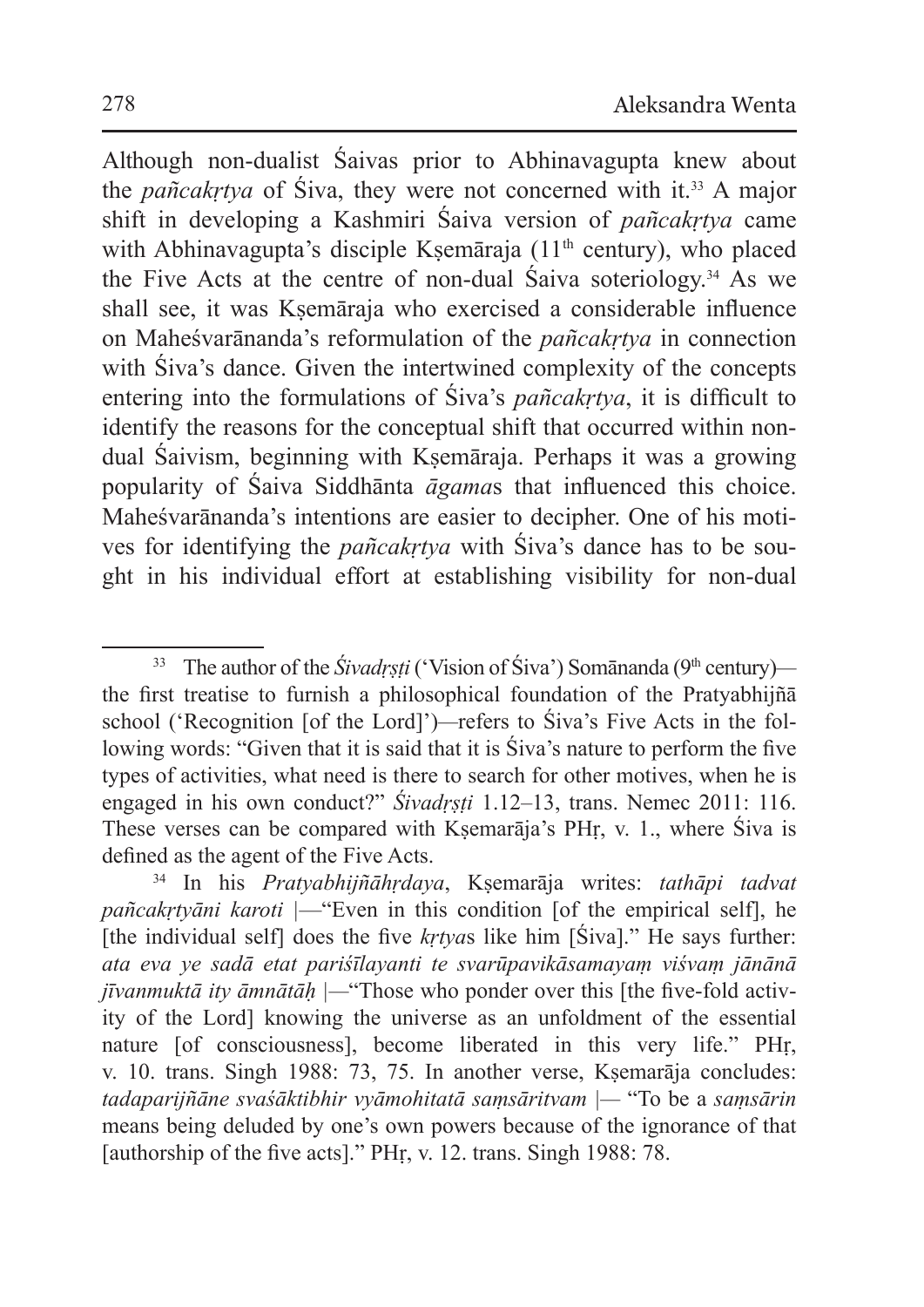Śaivism in Chidambaram by entering into competition with the dualist Śaiva Siddhānta, who held in its grip the entire temple-culture of Tamil Nadu.

The transition from the dualist Śaiva Siddhānta to a non-dualist Śaiva perspective brought about some changes in the way the Five Acts of Śiva were conceived. The Siddhāntins conform to the view that these Five Acts have their parallel at the individual level, and that agency at this level is ultimately due to Śiva's omnipotence, but this does not mean that Śiva and the individual being have an equal ontological status. According to the view of Śaiva Siddhānta, the reason for Śiva performing the Five Acts is that the *karman*, and other impurities which bind the soul of the individual being, may mature and eventually fall from him (*karma-sāmya*, <sup>35</sup> *mala-paripāka*) through the grace of Śiva. Although non-dual Śaivas equally hold that impurities (*mala*s) are responsible for effectuating the primordial bondage, they do not consider them as material substances, as in the Śaiva Siddhanta; for them these impurities abide only in thought.<sup>36</sup> Moreover, non-dual Śaivas are mostly concerned with the possibility of realizing the Five Acts of Śiva in one's own individual being. As Flood explains:

<sup>35</sup> The balance of *karma* (*karma-sāmya*) removes the blockage that prevents the adept from experiencing Śiva's power (*śakti*); it is linked to the descent of Śiva's grace that acts as a trigger impelling the adept to search for the guru and take Śaiva initiation.

<sup>36</sup> Impurity is associated with the three *mala*s (stains) effective in generating a wrong perception of one's own true Self. Two of these stains, *āṇavamala*  and *karmamala*, are understood respectively as an incomplete realization of one's own omniscient power of knowledge (*jñāna-śakti*) and as an incomplete realization of one's own omnipotent power of action (*kriyā-śakti*). The tantric 'path of power' is a realization of one's own innate agency, in which ordinary contracted and impure consciousness is transformed into omnipotence and omniscience. Maheśvarānanda seems to follow this line of reasoning when he introduces the image of the Dancer to represent the fullest realization of the inherent agency consisting of the powers of knowledge and action and constituting the nature of Śiva, the playful agent.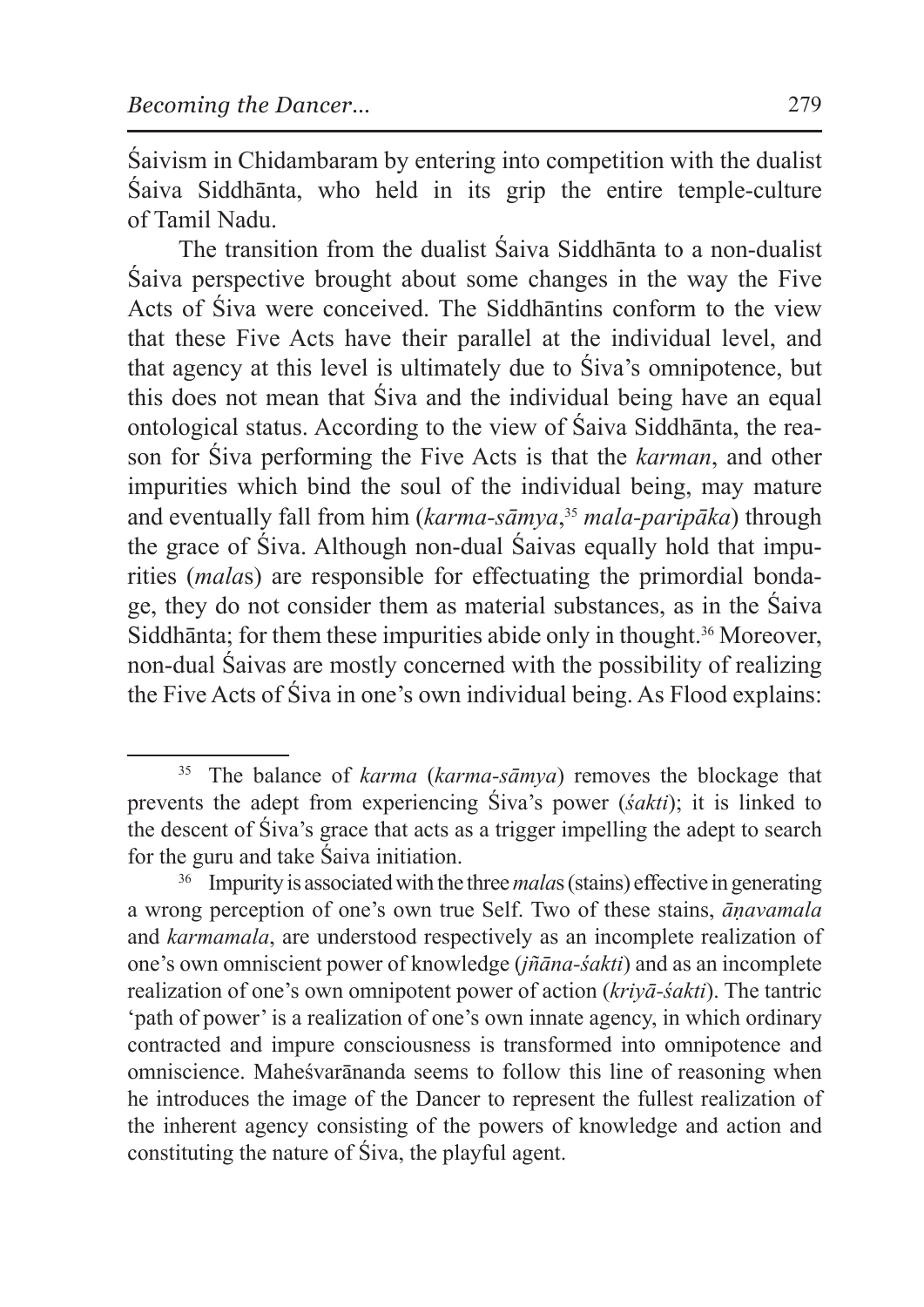The basic difference between Saiddhāntika and Kashmiri Śaiva understanding of the Five Acts of Śiva lies in the fact that in the case of the dualist Saiddhāntika tradition, it is the transcendent Lord in his aspect of Sadāśiva who performs the Five Acts, not the individual self. Sadāśiva is totally distinct from *māyā*, from which the material and mental universe is generated. Bondage, according to the Śaiva Siddhānta, is a result of the unconscious material universe of *māyā* and only Śiva's grace and ritual action is able to remove it. Liberation is thought to occur to Saiddhāntin at death, which means he becomes omniscient and omnipotent like Śiva, but ontologically distinct from him. (Flood 1996: 163–164)

On the contrary, in non-dualist Śaivism, the individual self (*puruṣa*) is ontologically the same as Śiva, but the *puruṣa* is ignorant about his real status because of the impurity of thought-constructs generated by a dichotomizing tendency that establishes duality between the subject and the object. Liberation-while-living occurs when the individual self recognizes himself as Śiva performing the Five Acts.37 Thus, for example, Ksemarāja tends to focus on showing that the identification between Śiva and the individual self (*purusa*) takes place through the exercise of a careful attention (*avadhāna*) to the relationship between subject and object that aims at forsaking the notion of duality normally underlying this relationship:

The Supreme Lord, who is the light of consciousness is also the agent of these five cosmic operations at the microcosmic level of the individual subject. However, only one who knows how to attend carefully to that relationship between subject and object can be aware of it fully.<sup>38</sup>

<sup>37</sup> PHṛ, v. 13: *tatparijñāne cittam eva antarmukhībhāvena cetanapadādhyārohāt citih*  $||$ —"Acquiring the full knowledge of it [i.e. of the authorship of the five-fold act of the Self], *citta* itself [the individual consciousness] by inward movement becomes *citi* [universal consciousness] by rising to the status of *cetana* [perfect or uncontracted consciousness]." (trans. Singh 1988: 85).

<sup>38</sup> *Spandasaṃdoha* of Kṣemarāja, p. 12, trans. Dyczkowski 1994: 66. See the similar passage in the *Vijñānabhairavatantra*, v. 106: *grāhyagrāhakasaṃvittiḥ sāmānyā sarvadehināṃ | yogināṃ tu viśeṣo 'sti saṃbandhe sāvadhānatā ||—* "The awareness of subject and object is common to all embodied beings. The *yogī*s have, however, this distinction that they are mindful of this relation." (trans. Singh 2006: 96).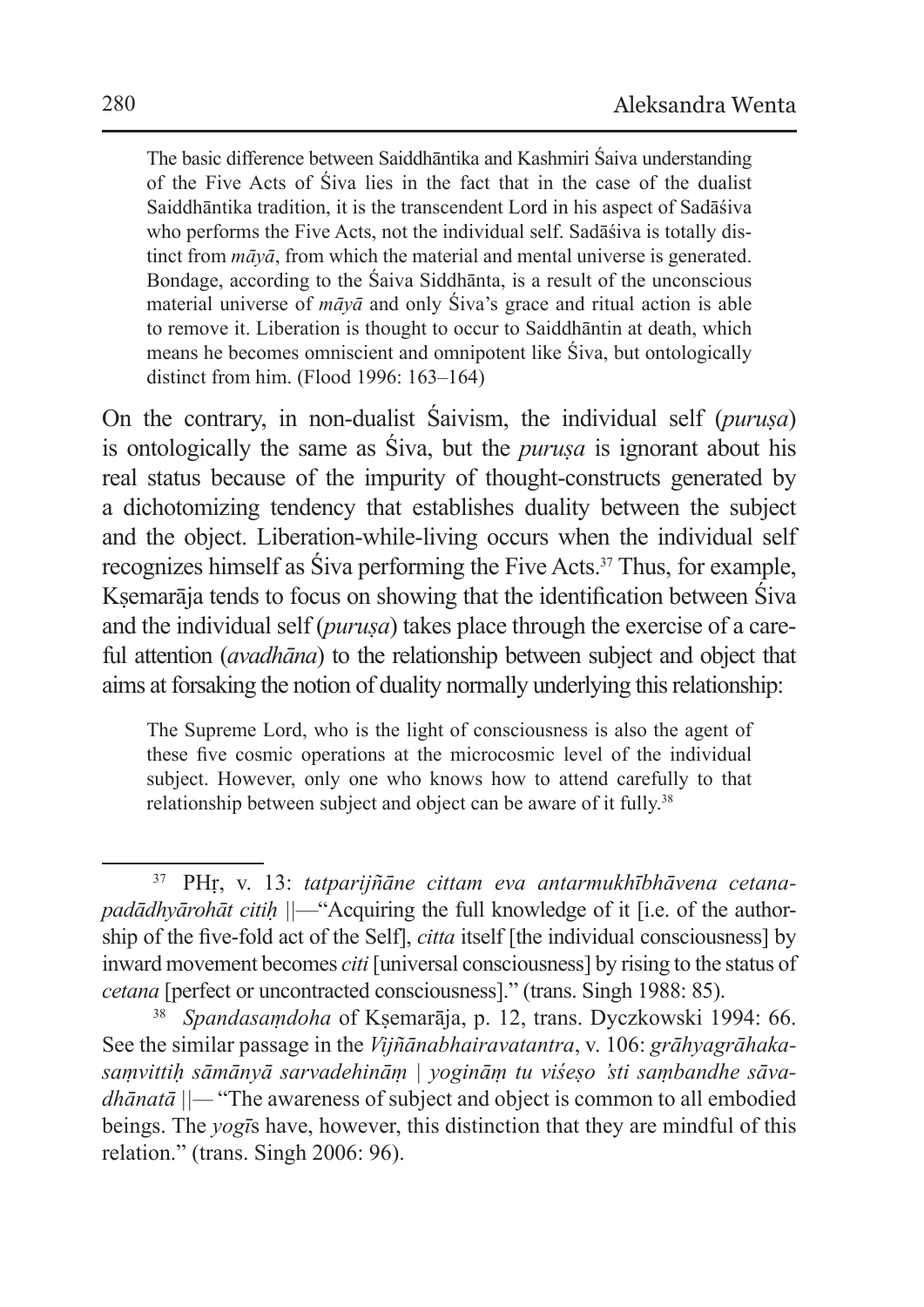He elaborates on this procedure in his *Pratyabhijñāhṛdaya* (v. 10) and *Spandasaṃdoha* (v. 1) saying that he merely expounds the view of the *Īśvarapratyabhijñākārikā* (fourth *āhnika*, v. 7), where Utpaladeva states that it is precisely a differentiation between the perceiving subject (*grāhya*) and the perceived object (*grāhaka*), which "constitutes the bond of the *saṃsāra* in the limited soul" (Torella 1994: 214). Much of the power of Ksemarāja's argument lies in the premise that the *pañcakṛtya* performed in our cognitive sphere enables us to achieve a total identity with Śiva. One important element he brings out in this connection is that by paying attention to the five phases of the cognitive process, a *yogin* attains the liberated state of pure consciousness unhindered by the limitations imposed by the *vikalpa*s that bound him to the cycle of *samsāra*. Here, Ksemarāja clearly reads the exoteric, pan-Śaiva concept of *pañcakṛtya* in terms of the Krama esoteric model, where the Five Acts represent the five phases of the cognitive process: creation (*sṛṣṭi*) is the perception of 'blue' in definite space and time; persistence (*sthiti*) is a certain duration of the perception of 'blue' in a specific locus; withdrawal (*saṃhāra*) is equated with doubt that arises when 'blue' is perceived as something different [from 'yellow', for example]; obscuration (*vilaya*) is connoted by concealing the subject through destruction of the latent impressions (*saṃskāra*s), memory, etc.; grace (*anugraha*) is the perception of 'blue' as identical with the light of consciousness.<sup>39</sup>

To sum up, for the dualist Śaiva Siddhāntins, the main goal of Śiva performing his *pañcakṛtya* is the possibility of divine grace for the individual self; this very act of grace becomes instrumental for ripening the source of the self's finitude so that it becomes fit for removal (Sivaraman 1972: 192). For non-dualist Śaivas, on the contrary, this goal is not accomplished through the passive reception of divine grace, but by discovering the agency of Śiva that innately belongs to the indi-

<sup>&</sup>lt;sup>39</sup> For Kṣemarāja's description of the Five Acts taking place in cognition, see *Spandasaṃdoha* of Kṣemarāja, p. 12, trans. Dyczkowski 1994: 66. For a similar model, see *Pratyabhijñāhṛdaya*, v. 10 in: Singh 1988: 75.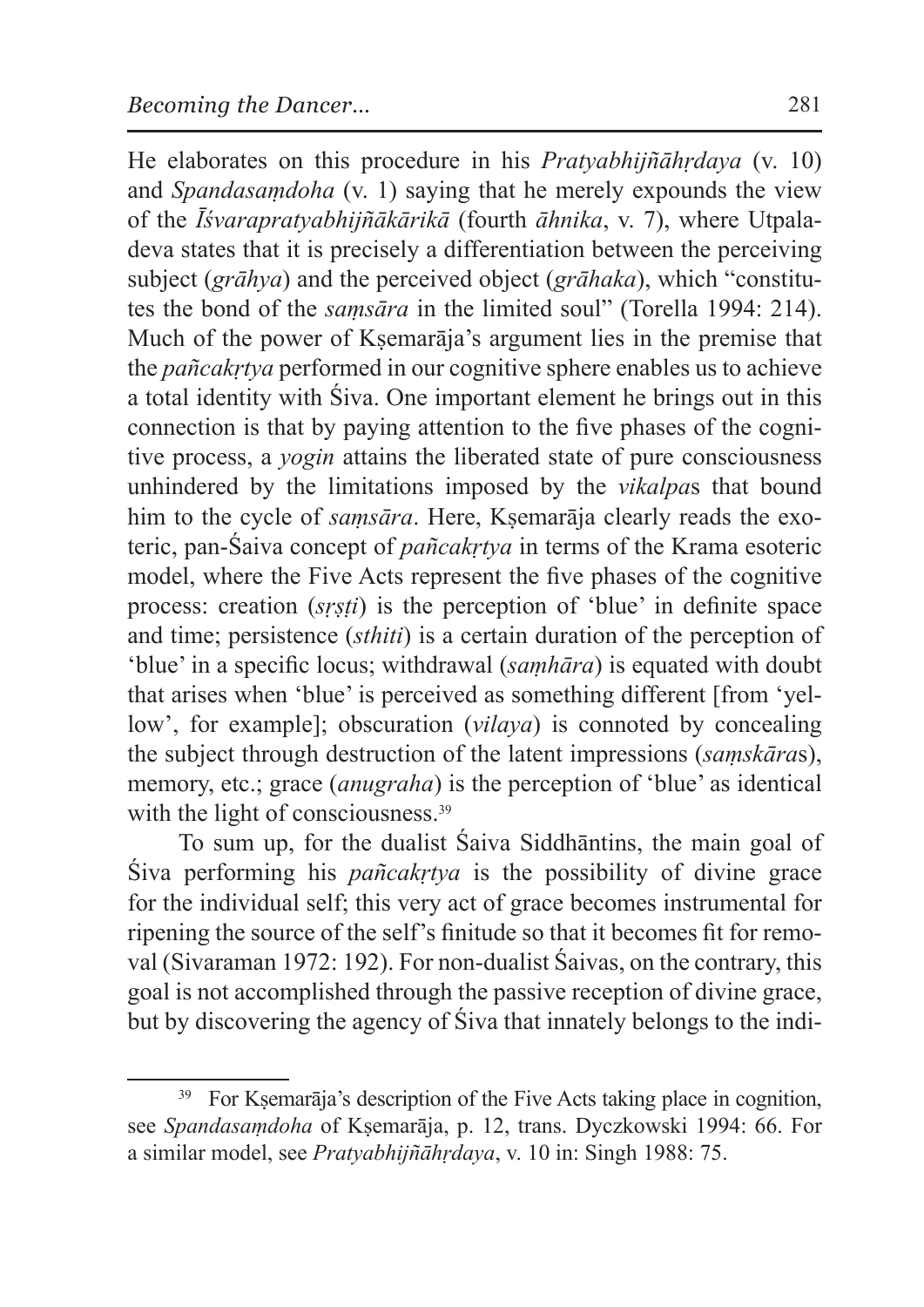vidual self. Moreover, in the version promoted by Maheśvarānanda, by performing the Five Acts the individual self becomes elevated to the position of a playful agent and becomes Śiva-the Dancer.

## **4. Becoming the Dancer according to Maheśvarānanda**

Maheśvarānanda seems to support the idea that those who have come to an end with the models of self-realization offered by all other schools of Śaivism need the highest Krama teaching of cognitive ritual, which he understands as a thought-reflection (*parāmarśa*) on one's own true nature. If the deity is equated with the pure light of consciousness (*mahāprakāśa eva devatā, nānyaḥ kaścit*, MM, v. 43), the act of worship must be a contemplation of that identity as the means of bringing about the definitive purification of the structure of the *vikalpa*s, which upon losing its sense of separateness from the self become pervaded by the light of consciousness. For Maheśvarānanda, this contemplation (*parāmarśa*) is conveyed through the image of the Dancer/Actor. The adept meditates on the five phases of his own cognitive act, identified with the Five Flow Goddesses of the Krama. This five-fold meditation alone constitutes the act of worship. Maheśvarānanda begins his exposition of the Dancer/Actor, where Śiva assumes the role of *puruṣa*, by introducing the concept of 'play'. This suggests a theatricalization of reality, in which the identity of Dancer is assured by Śiva's capability of assuming all the roles, including that of *puruṣa*. Thus, the Dancer is at the same time also an  $Action^{40}$  displaying the cosmic drama, which presupposes his capacity to enact or perform diversity. In the second part of his exposition, Maheśvarānanda elaborates on the concept of

<sup>40</sup> In the Indian tradition, it is often impossible to draw a clear demarcation line between dancing and acting. Both these concepts can in fact be indicated, outside the restricted corpus of the dramatic technical literature, by the roots *nṛt* or *naṭ*. For this reason, 'dancer' and 'actor' are used here as synonyms. Similarly, the metaphor of the world as a drama is already a productive metaphor in earlier works of non-dual Śaivism. See, e.g., Bansat-Boudon 2004; Cuneo 2016; Törzsök 2016.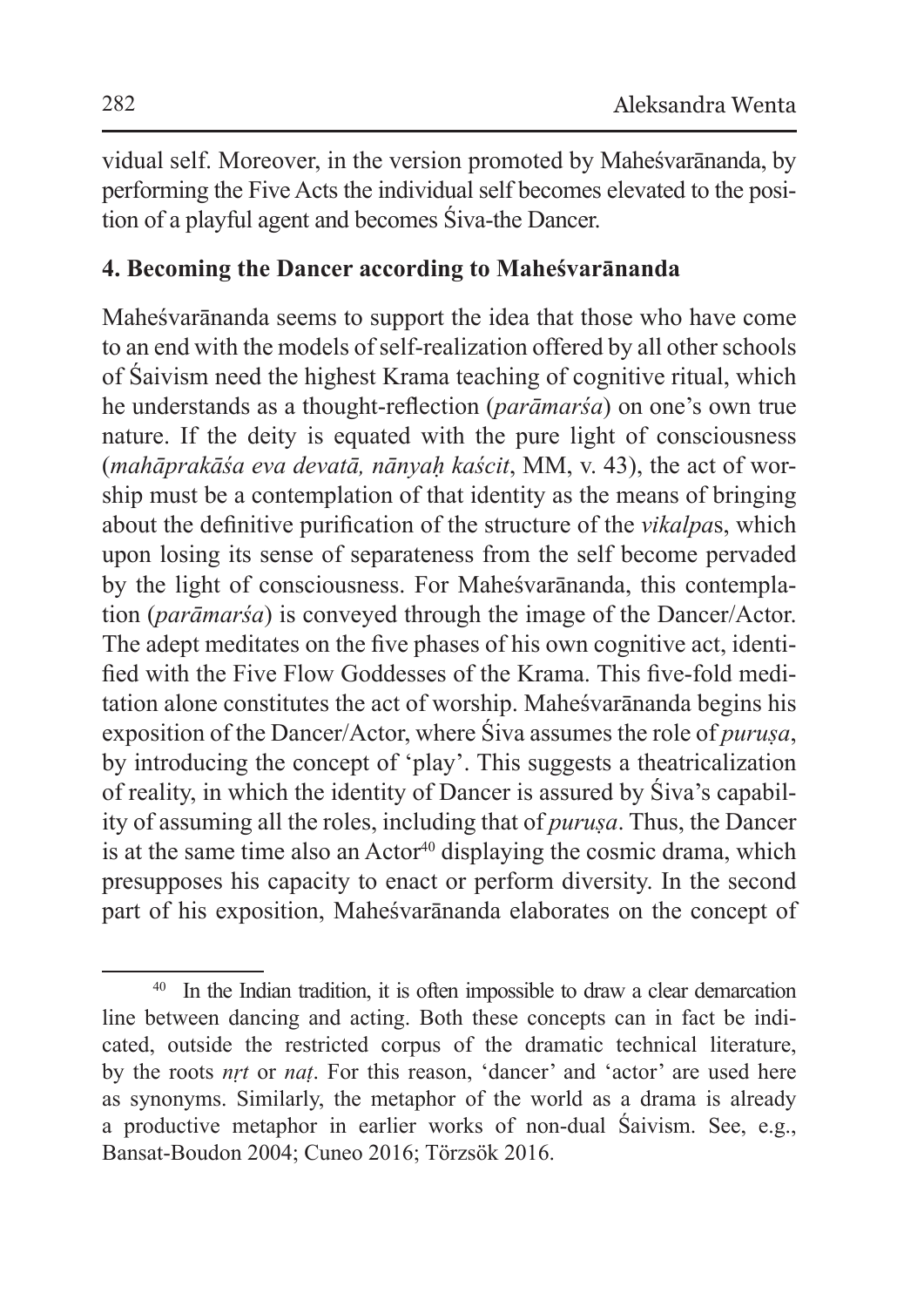dance-performance, which he equates with the autonomous agency to perform the Five Acts for both Śiva and the *puruṣa*.

## **4.1. The drama of bondage and liberation**

Śambhu, the pure consciousness, is the dancer/actor of this world-drama, and his state, which consists in taking on all the roles, is unique; he becomes the individual self (*purusa*).<sup>41</sup>

That of the world as a drama or *theatrum mundi* is a central metaphor in Maheśvarānanda's exposition of the Dancer, through which he attempts to approach a metaphysical problem of non-duality, constituting the foundation of Śaiva metaphysics. What characterizes Śiva-the Dancer is clearly his being the protagonist of a drama, which he enacts as a sign of his total freedom. The metaphor of Śiva who enacts the world-drama has a long history in nondual Śaivism prior to Maheśvarānanda, whose legacy he is aware of, for he quotes the famous stanza of the *Śivasūtra* (see the footnote above). He also quotes a verse from Bhaṭṭa Nārāyaṇa's *Stavaciṇtāmanī* (59): "The drama that is the triple world contains many good motives and climaxes/is the source of numberless living creatures: having begun it, oh Hara, what poet other than you can complete it?" (Cox 2012: 207). More importantly, Maheśvarānanda's

<sup>41</sup> MM, v. 19 (p. 49): *ya eṣa viśvanāṭakaśailūṣaḥ śuddhasaṃvicchambhuḥ| varṇakaparigrahamayī tasya daśā kāpi puruṣo bhavati* || This verse is also translated in Cox 2012: 207. Maheśvarānanda (MMP, v. 19, p. 49) glosses "the dancer/actor of this world-drama" as follows: *parameśvaro hy aham eva sarvam iti vaiśvātmyaprathānubhūtisphāracamatkārottaratayā śuddhāṃ saṅkocakalaṅkaśaṅkāśūnyāṃ saṃvidaṃ svasvātantryasvabhāvavidyāmayīm anubhavann anenaiva hetunā "nartaka ātmā" iti śrīśivasūtrasthityā viśvanāṭakasya śailūṣo naṭa iti vyapadiśyate* ||*—*"The supreme Lord experiences the cognition consisting of the knowledge of his own nature's essential freedom. [This cognition] is pure, i. e. devoid of limitation, impurity, and doubt, and by having as its state the expansive, ultra aesthetic wonder of the all-pervading experience of his universal nature being the 'world', as expressed by the statement: 'I am indeed all'. Precisely for this reason, he is taught to be 'a performer', 'the dancer of this world-drama' as it is stated in the *Śivasūtra*: 'the Self is a Dancer'." See also Cox 2012: 207.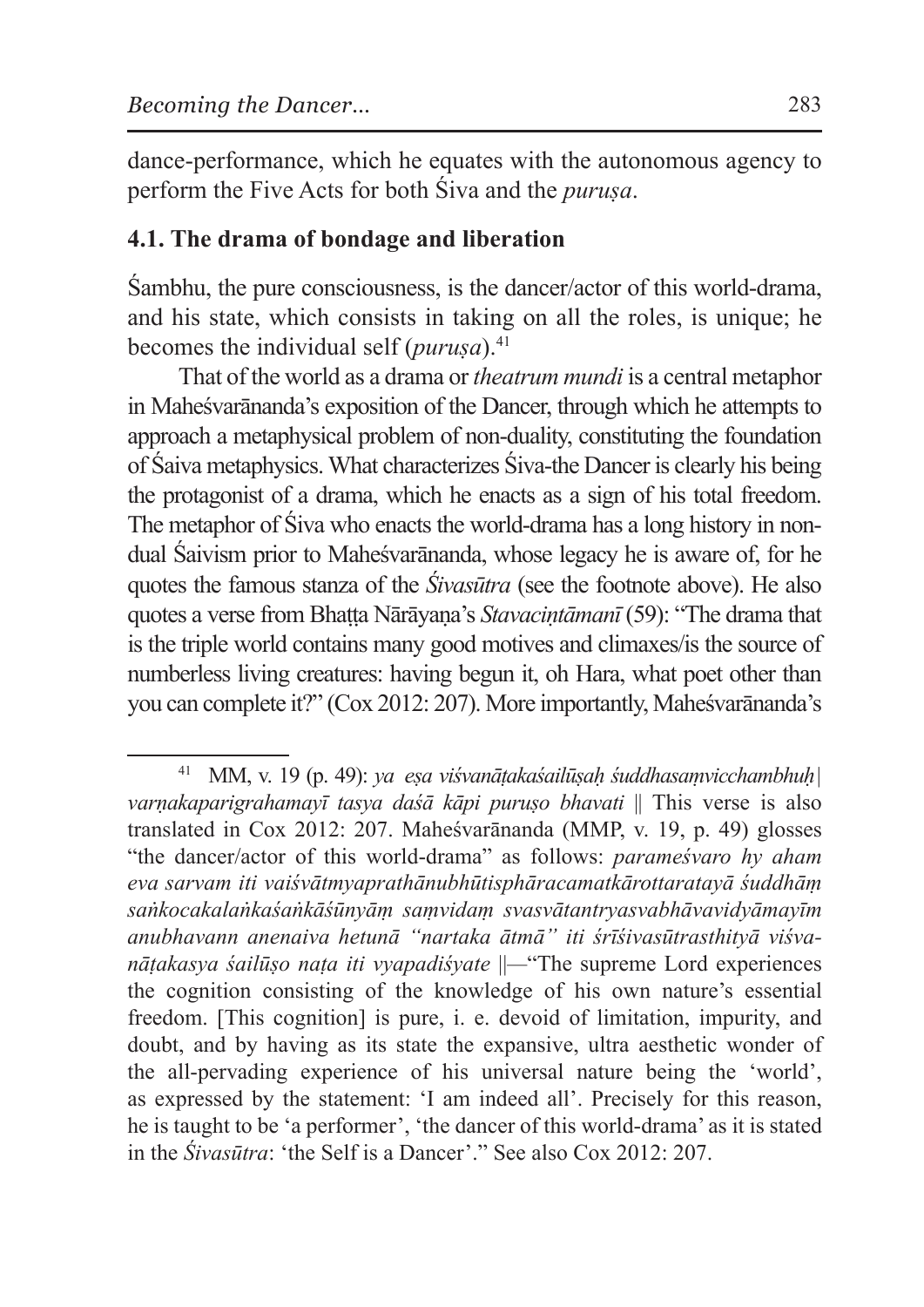adoption of the *theatrum mundi* metaphor serves as the basis for his exposition of non-dual Śaiva soteriology. Quoting from the *Sāraśāstra*, he says:

The Sovereign of the Gods binds himself and liberates himself. He experiences himself and cognizes himself, and he also perceives himself.42

We can understand from this quote that the drama performed by Śiva is actually a drama of bondage and liberation and these are related to the two cosmological acts of Śiva: concealment (*tirodhāna*)*—*through which Śiva conceals himself in the individual self*—*and grace (*anugraha*)*—*through which he reveals himself as non-different from the individual self. Thus, concealment or bondage is a necessary criterion for the availability of grace. Despite its soteriological dimension, Śiva's drama of bondage and liberation also signals the enactment of the drama that is the world. Śiva-the Dancer represents the main character in this play, acting out multiple roles. This is the specific feature of Śiva-the Dancer, defined in the verse above as a 'unique state'. A basic principle of this performative competency is its universality, a certain universal egalitarianism that reflects the view that Śiva is equally present in all states and conditions, whether pleasant or unpleasant. Yet, another trait accentuated in this discussion is his intrinsic attitude of being in a frolicsome mood. Śiva is credited with playfulness when he engages in role-playing. His ability to play multiple roles is a sign of his reflective Self. This topic is repeated constantly in various Kashmiri Śaiva scriptures. Two examples of this kind are taken from the *Śivadṛṣṭi* and quoted by Maheśvarānanda:

Just as a king, having sovereignty over the whole earth, engulfed in the joy of his majesty, plays engaging in the duties of a soldier, mimicking his conduct, so the Lord whose nature is joy, plays out this and that [character].<sup>43</sup>

<sup>42</sup> *Sāraśāstra* quoted in the MMP, v. 19 (p. 49): *svayaṃ badhnāti deveśaḥ svayaṃ caiva vimuhyati | svayaṃ bhoktā svayaṃ jñātā svayaṃ caivopalakṣayet* || See also Cox 2012: 208.

<sup>43</sup> *Śivadṛṣṭi* 1.37–8, quoted in MMP, v. 8 (p. 26): *yathā nṛpaḥ sārvabhaumaḥ prabhāvāmodabṛṃhitaḥ | krīḍan karoti pādātadharmāṃs taddharmadharmataḥ || tathā prabhuḥ pramodātmā krīḍaty evaṃ tathā tathā* |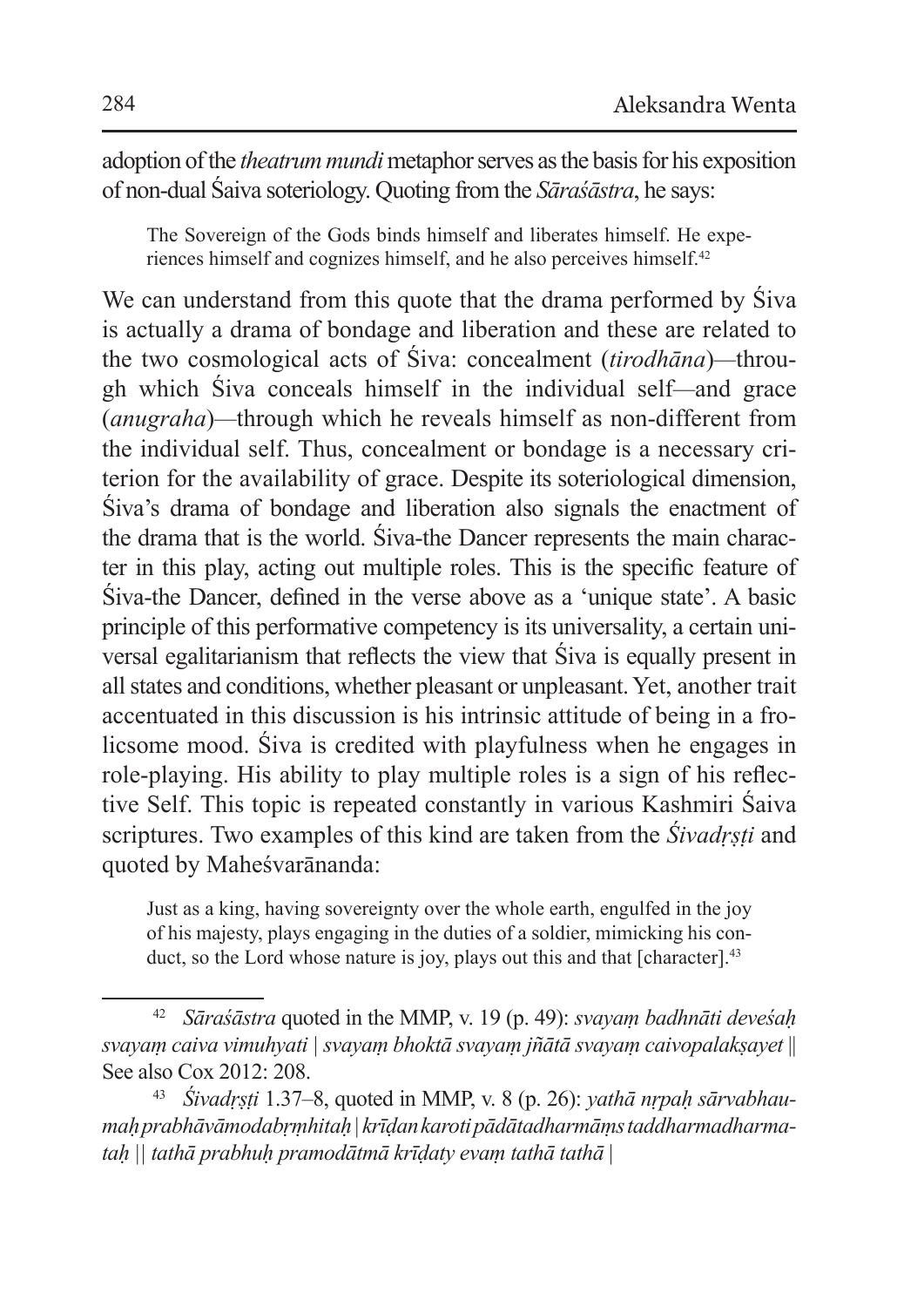Playfully, the supreme Lord assumes the bodies, which will be perceived as painful, and which, performing actions, will be connected with their fruits, and as a consequence will dwell in the abyss of the ocean of hell.44

The necessity of examining the reasons behind Śiva's play led Maheśvarānanda to ascertain Śiva's total freedom as characterized by his ability to 'do the impossible'. Quoting the *Tantrāloka*, Maheśvarānanda says: "But because he is able to do what is extremely difficult, [and] because of his pure freedom, the Lord is an expert in playing the game of veiling his own Self."45 Here again, Maheśvarānanda follows Abhinavagupta in equating Śiva's capacity of self-veiling into the individual souls with his activity of dancing (Tā 1.332). For Maheśvarānanda, these stanzas of the *Tantrāloka* prove that Śiva descends on the path of *māyā* to assume the role of *puruṣa*  as part of his inexplicable play, and even at this stage he always performs the Five Acts.46 His argument, where the Dancer is assigned the constitutive and essential nature of both Śiva and the *puruṣa*, is constructed in two steps. The first step aims at ruling out the idea that the *puruṣa* is different from Śiva. This step proceeds by showing that, first of all, the *puruṣa* is a concealed form of Śiva, and secondly, that the *puruṣa* and Śiva are identical because of their ability to perform the Five Acts. The second step in Maheśvarānanda's argument points out the *puruṣa*'s powerlessness to recognize Śiva/the Self as the agent of his own actions. This powerlessness occurs due to a false association with the psycho-physical organism governed by the sense of

<sup>44</sup> *Śivadṛṣṭi* 1.36–7, as given in Nemec's edition 2011: 136 (quoted in MMP, v. 19, p. 52): *krīḍayā duḥkhavedyāni karmakārīṇi tatphalaiḥ | saṃbhatsyamānāni tathā narakārṇavagahvare || nivāsīni śarīrāṇi gṛhṇāti parameśvaraḥ | iti |* 

<sup>45</sup> *Tantrāloka* 4.11, quoted in MMP, v. 19 (p. 50): *kiṃtu durghaṭakāritvāt svācchandyān nirmalād asau | svātmapracchādanakrīḍāpaṇḍitaḥ parameśvaraḥ ||* See also Cox 2012: 208.

<sup>46</sup> *iti śrītantrālokasthityā māyāpathāvatīrṇo 'pi parameśvaravat sarvadā pañcāpi kṛtyāni karoti |* MMP*,* v. 19 (p. 50).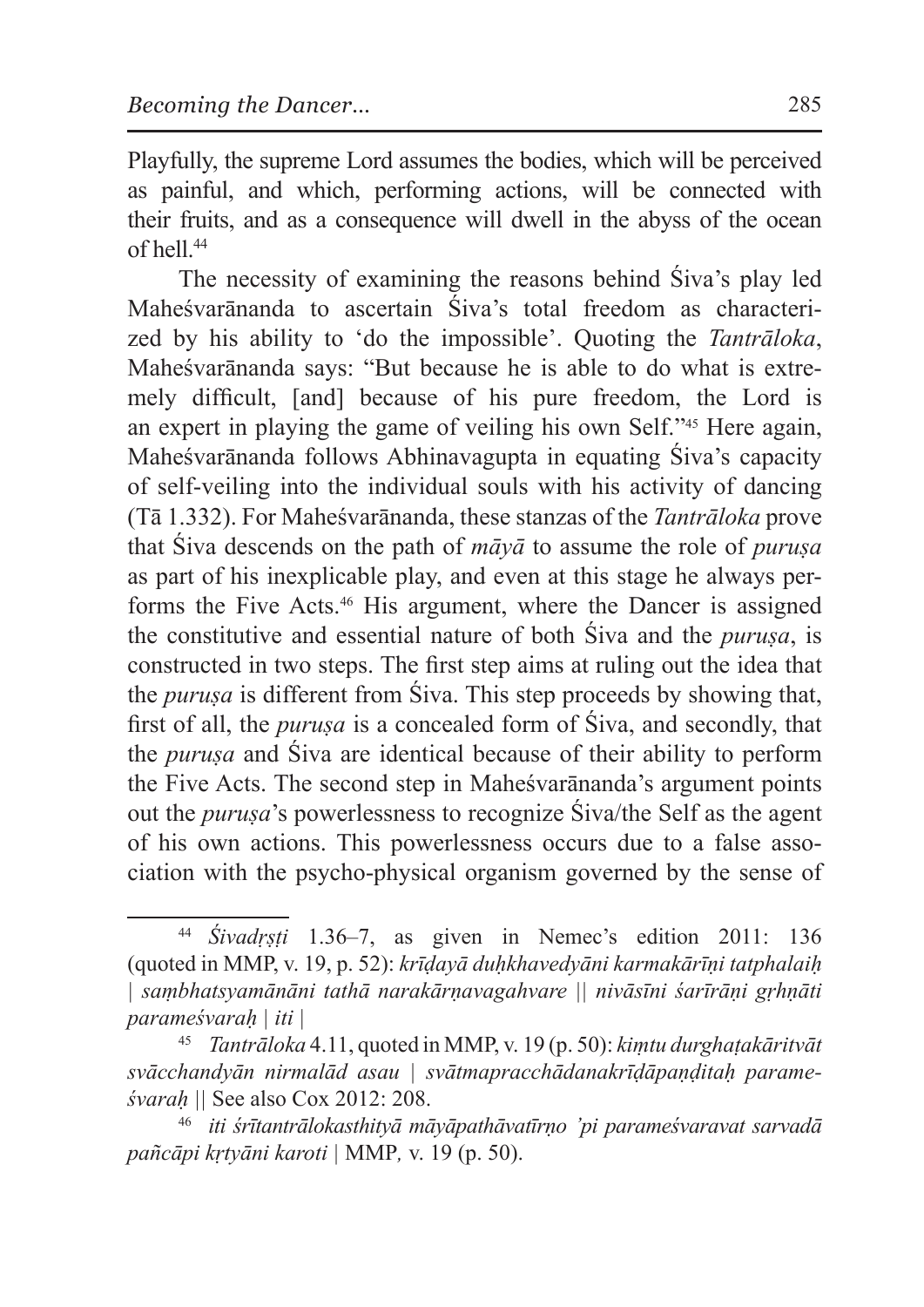egoity, as expressed in the statements: "I am healthy", "I am thin", "I love", "I enjoy", "I breathe", "I am void". In these six stages, egoity is seen'.47 This powerlessness, however, can be converted into omnipotence under one condition. What is essential is precisely the recognition that it is the agent, the Self, that stands behind the various operations of the psycho-physical organism. Maheśvarānanda supports this idea with the following words: "The body, the senses, etc., must include an agent as their essence. What else is desired to be the cause with regard to the agent of this phenomenal world?"<sup>48</sup> As we will see, the discovery of one's own Self as being the agent of all actions is, above all, a realization of the autonomous agency to perform the Five Acts. We will now turn to the exposition of this agency in the second part of Maheśvarānanda's examination.

# **4.2. Dance of Śiva, dance of the puruṣa: discovering of the autonomous agency to perform the Five Acts**

Maheśvarānanda tends to focus on showing that the identification between Śiva and the *puruṣa* is established on the ground of their sharing a uniform nature, i.e. the nature of the Dancer: the Dancer is the one who dances. As mentioned earlier, in Śaiva Siddhānta theology, Śiva's dance is already identified with the autonomous agency to perform the Five Acts (*pañcakṛtya*) of creation (*sṛṣṭi*), maintenance (*sthiti*), withdrawal (*saṃhāra*), concealment (*tirodhāna*) and grace (*anugraha*). Śiva incessantly performs his Five Acts in the transcendent and immanent realm. These Five Acts are always linked to his playful spontaneity. The Dancer is never bereft of his agency to perform the Five Acts; in this sense dancing is a paradigm of dynamic ontology. While discussing the problem of agency, Maheśvarānanda

<sup>47</sup> *Virūpākṣapañcāśikā* quoted in the MMP v. 19 (p. 52): *sampanno 'smi kṛśo 'smi snihyattāro 'smi modamāno 'smi | prāṇimi śūnyo 'smīti hi ṣaṭsu padeṣv asmitā dṛṣṭā ||* 

<sup>48</sup> *dehendriyāder ātmatve kartṛtvaṃ paryavasyati | prapañcasyaiva kartṛtvaṃ kāryam anyat kim iṣyate ||* MMP v. 19 (p. 54).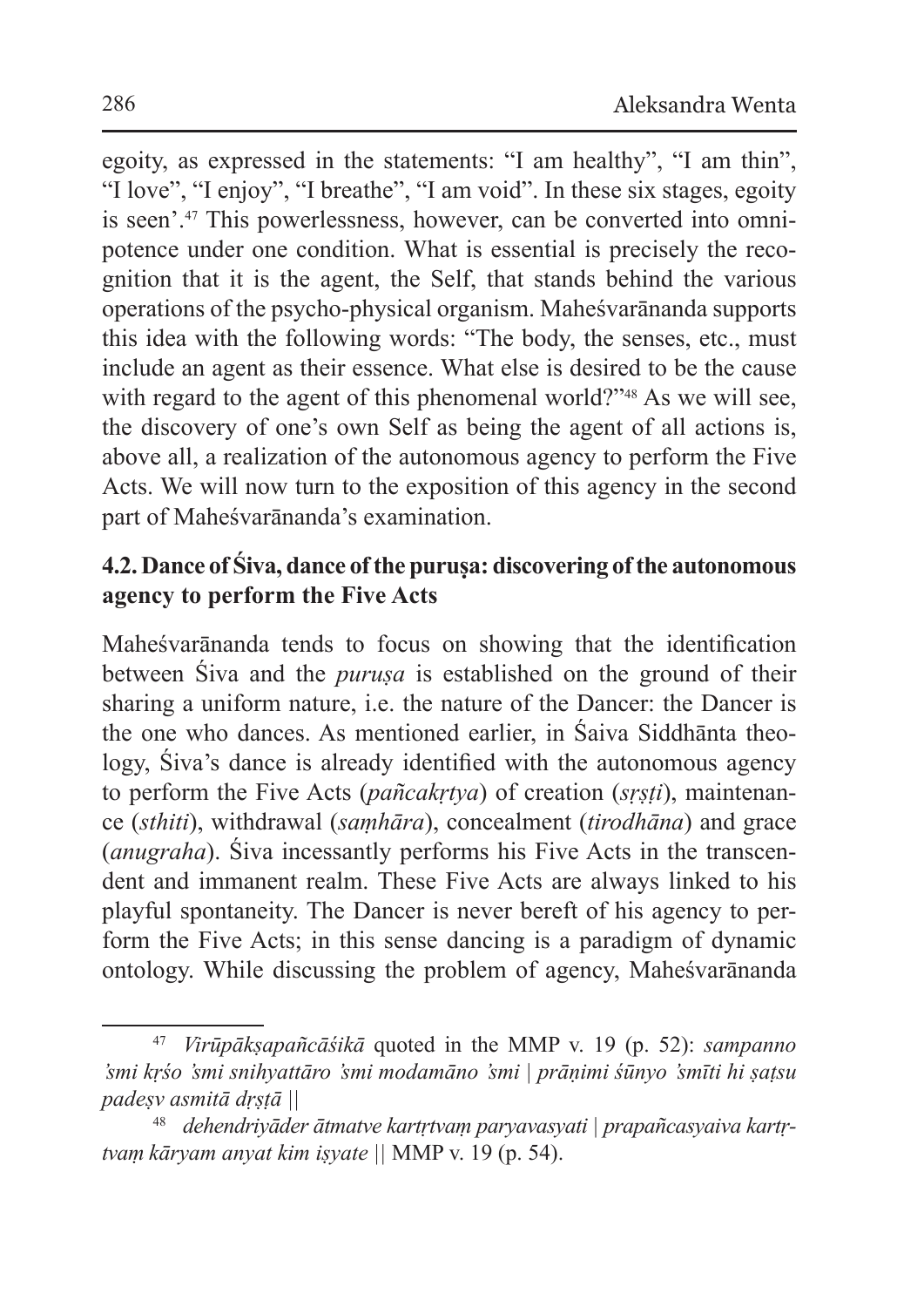offers a unique analysis of the dance performed by Śiva, grounding his description in the Five Acts unfolding in two different spheres of manifestation: macrocosmic and microcosmic. In other words, his dance has an outer and an inner dimension. The outer, macrocosmic form of dance is exemplified in the cosmological display of the thirty-six categories of existence (*tattva*s), ranging from Śiva down to the Earth. Quoting from the *Śrīnaiśvāsa*, Maheśvarānanda says: "In one part, you are the inner Self, the Dancer who protects this globe".49 Here, the idea of Śiva's agency is grounded in a general concept of cosmological process through which Śiva creates, sustains, withdraws the world and conceals his own nature through *māyā*, which marks the summit of his freedom.<sup>50</sup> By making such a statement, Maheśvarānanda interprets

<sup>49</sup> *yad uktaṃ śrīnaiśvāse—tvam ekāṃśenāntarātmā nartakaḥ kośa rakṣitā iti* | quoted in MMP, v. 19 (p. 49). The translation of *kośa* as 'globe', 'container' makes sense in the cosmological context of Maheśvarānanda's commentary, who immediately after this quotation glosses 'the world' as an aggregate of *tattva*s, from Śiva (*śiva-tattva*) down to the Earth (*pṛthvī-tattva*) (*ibid.).*

<sup>50</sup> *iyam eva hi tasya svātantryotkarṣakāṣṭhā, yat svātmāvabhāsādvaitajīvite jagati bhedaprabhedavaicitryotpādanaprāvīṇyam, yenātidurghaṭakārī parameśvara ity āghoṣyate | ata eva cāsau lokapatiḥ, dehākṣabhuvanādeḥ prapañcasyeśvaraḥ | māyāvyatireke bhedaprathāpāramārthyasya prapañcasyābhāvaḥ | tadabhāve ca tatpratiyogikasya parameśvaraiśvaryasyānupapattir iti na kiñcid apy ujjṛmbheta | tad iyaṃ māyā nāma tasyotkṛṣṭaṃ svātantryam*|*—*"[*Māyā*] is certainly the summit of his freedom, that is, the fact that he possesses the ability of generating the manifold divisions and sub-divisions of the world, that exists as identical with the manifestation of the Self. Because of this, the supreme Lord is declared to be the doer of difficult things. That is why he is the lord of the world, the lord of the phenomenal world [who brings to manifestation] the body, the senses, the worlds, etc. In the absence of *māyā*  the manifestation of the phenomenal world, which, in the true sense, is [just] the expansion of difference, would not exist. And in the absence of the phenomenal world, the sovereignty of the supreme lord, which is its counterpart, would fail to be proved, and nothing whatsoever would be brought to manifestation. Therefore, this which is called '*māyā*' is the summit of his freedom." MMP, v. 17 (p. 44).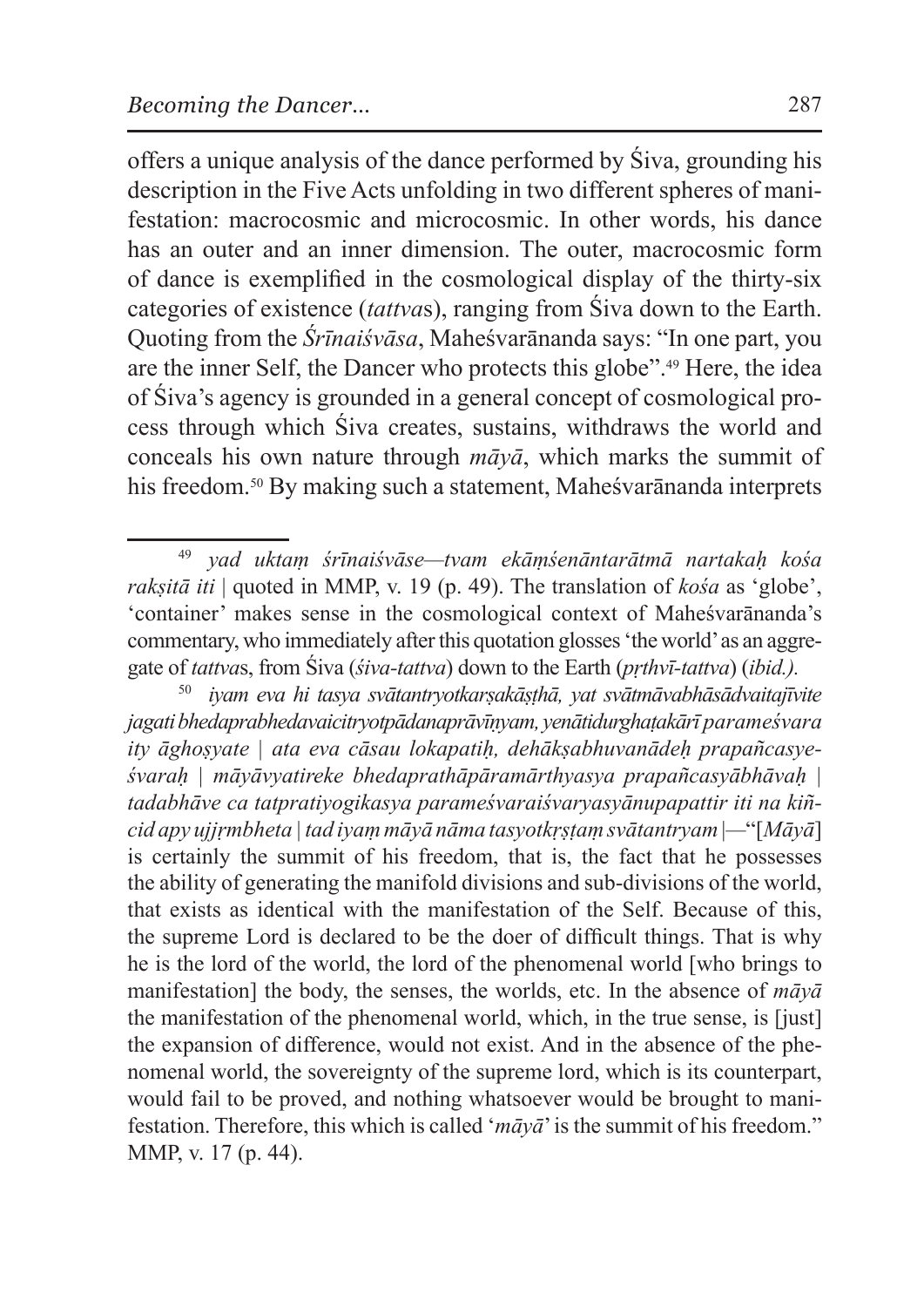the *pañcakṛtya* of Śiva in pan-Śaiva exoteric terms. The inner microcosmic form of dance takes place at the level of the *puruṣa*. Śiva dances in/as *puruṣa* insofar as he performs the Five Acts in the drama of human life: "Even by enacting the drama of being a *puruṣa*—through all stages [of life], namely, birth, childhood, youth, maturity, and death—in the end I am Śiva, the great Dancer."51 Birth, childhood, youth, maturity, death; these are the five moments of time imitating the play of the dancer.52 Therefore, a specific 'temporality' belongs equally to the experience of life and to the experience of play-acting, since the plot, just like life, develops along a temporal sequence made of different stages. This temporality affects also the activity of playing a part in the cosmic drama, i.e., Śiva performing the Five Acts. However fleeting and transient the nature of these stages, there is no breach in the absolute nondualism, in which Śiva-the Dancer acts out all the parts simultaneously at all times.

To prove the ontological homogeneity between Śiva and the *puruṣa*, Maheśvarānanda argued that the possession of an autonomous agency in performing the Five Acts belongs equally to both. Thus, the cosmological agency of Śiva (*pañcakṛtya*) becomes transferred into an agency of a purely cognitive type, belonging to every individual. His demonstration consists of two parts. In the first, he argues that the *puruṣa* is actually being consubstantial with Śiva but remains ignorant about his real status due to the absence of the descent

<sup>51</sup> *jananaśaiśavayauvanavārddhakavyayamayair akhilair api sandhibhiḥ | abhinayann api pauruṣanāṭakaṃ pariṇatau sa śivo 'smi mahānaṭaḥ ||*  MMP, 19 (p. 49).

<sup>52</sup> *sṛṣṭisthityādyavasthāpañcakāvinābhūtatvād ārambhayatnādyavasthāpañcakalakṣaṇasya nāṭakasyānukaroti* |—"Because he (Śiva) cannot subsist without the five stages beginning with creation, maintenance, etc., he enacts a drama consisting of the five stages of plot-development such as commencement, effort, etc." MMP, v. 19 (p. 49). (Note that the five *avasthā*s of drama are given using technical terms issuing from the dramatic tradition, expressed in the *Nāṭyaśāstra* and other treatises, which is an interesting case where theatrical concepts are used to explain philosophical-religious ones).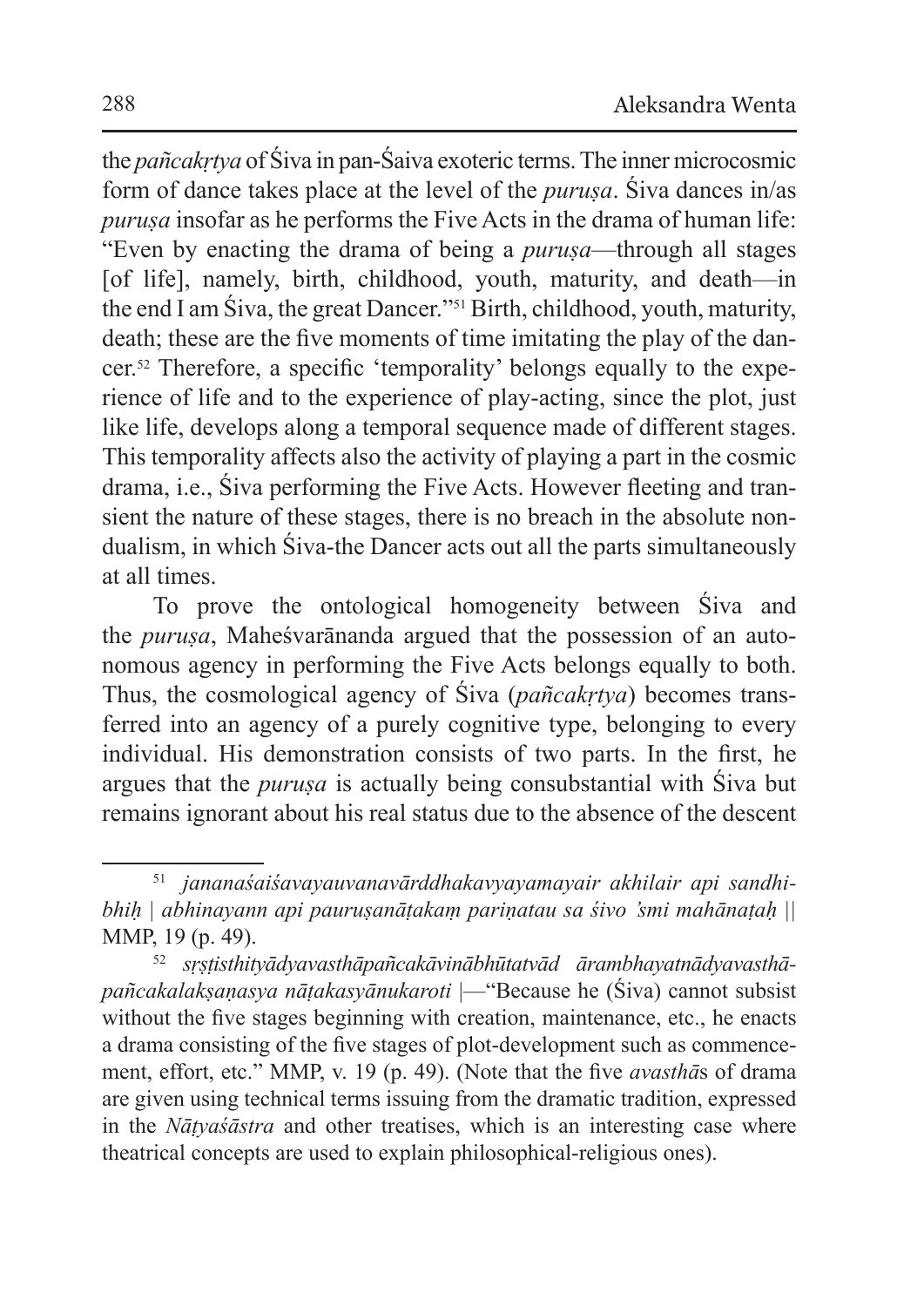of power, etc. To use his example, "even a potter has the nature of the almighty Śiva while making a pot, but because he does not recognize it, he remains a potter. This is the meaning."53 This example echoes the Pratyabhijñā notion of the omnipotent agent, in which a potter erroneously identifies himself to be the agent of his own actions. What he should realize is that it is the Lord himself who is the agent of his actions, therefore, the potter is not a limited but a universal creator (ĪPK II. 4. 9). In the second part of the demonstration, Maheśvarānanda sharpens his argument by saying that even while existing in the domain of *māyā*, the *puruṣa* possesses the autonomous agency of consciousness identified with the Five Acts. In a way similar to Ksemarāja in the *Spandasaṃdoha* (see above, fn. 39), he elaborates on the Five Acts taking place in the cognitive process and concludes:

Thus the Puruṣa's real appeal is established [to be] that lordly power that is simultaneously performing the five tasks beginning with creation, without any restriction whatsoever.<sup>54</sup>

<sup>53</sup> *kumbhakārasyāpi ghaṭakaraṇe sarvaśaktiśivātmatā, tadaparijñānāt tu kumbhakāratety arthaḥ ||* MMP, v. 19 (p. 49).

<sup>54</sup> MMP, v. 19 (p. 51). The full passage reads: "And so, whenever this [*purusa*], [insofar as he] possesses the autonomous power of awareness, is in the process of beholding something—for instance, a pillar—and so focuses on [the act of] beholding [that] pillar, there is emanation (*sṛṣṭi*) of it. That is to say [*iti kṛtvā*], emanation [takes place] through [the *puruṣa*] alone, in as much as it is perceived to be something dissimilar from [other things, like] a pot. Once [awareness] has been fixed in that same place for two or three instants, [the pillar] comes to possess stasis, since 'stasis' (*sthiti*) is the label given to the endurance of the particular forms held by objects [*padārthānāṃ tattadrūpatayā dhārmyamāṇasya sthititayoktatvāt*]. And when the focus shifts to another entity, for example a pot, then there is the retraction of the pillar and the emanation of the pot. But, where there is the intermediate state between leaving off the pillar and settling on the pot, there is the fourth condition consisting of pure awareness, devoid of involvement with any content. As I said in my *Hymn to Komalavallī*: 'When the mind has left off one thing that it has perceived and prepares to enter another: Mother, they say that your nondual reality is that fleeting [moment] that arises at the interstice.' Running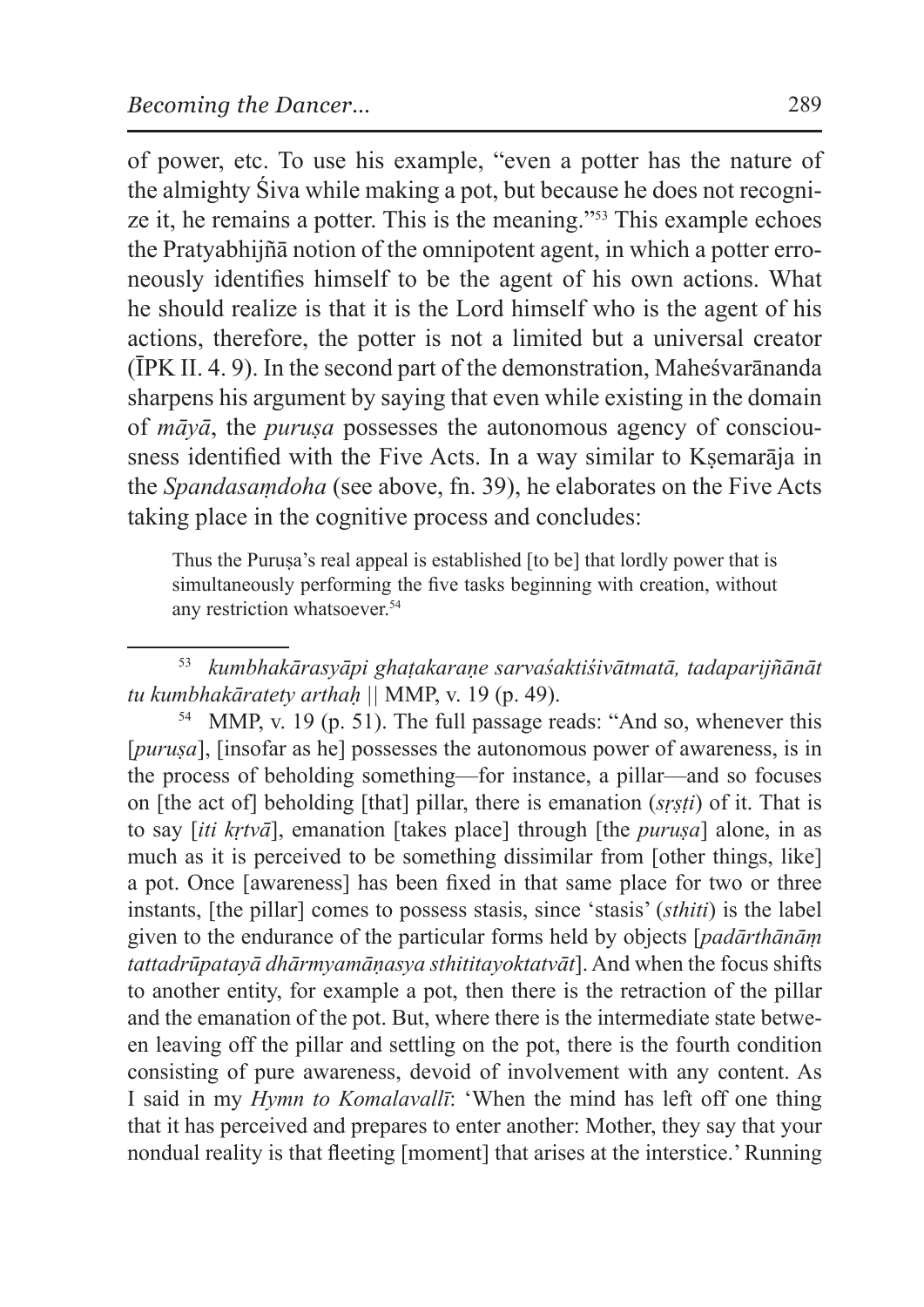The ultimate identity of Śiva and the *puruṣa* can be discovered in the realm of the cognitive process, since the macrocosmic set of five cosmological acts has its equivalent in the inner, microcosmic dimension, of the cognitive process. On the level of the *puruṣa*, the Five Acts constituting Śiva's cosmic processes take the form of the five-fold cognitive process interpreted in Krama terms as the Five Flow Goddesses.<sup>55</sup>

through all these stages and able to transcend them all, there is the power of consciousness that exists within the Self, [called] Pure Light (*bhāsā*). Or, better still, within [the moment of] a synthetic awareness of something like a pillar, when one focuses upon it as being a pillar, then the fact of it being made of wood (for instance) is suppressed. And when one focuses on its being made of wood, then there is the suppression of its being a pillar. Thus, the emanation of one and the retraction of the other can both clearly be seen. However, when one reflects on the combination of properties like 'being a pillar' or 'being made of wood', there is stasis, as neither of the two thoughts is being suppressed. And when there is the cessation of all the various conceptual thoughts such as 'being a pillar', then there is [the state called] the Nameless. When there is reflection upon the Self's radiance there is 'Light' —thus the entire set of emanation, [stasis, retraction, the Nameless, and Light] are to be seen [here]. And, with respect to this same example, when *fthe purusa* perceives a pillar as delimited by space, time, and form, he is not [merely] the would-be creator of its delimited manifestation. Nor is he [merely] the would-be retractor of its delimited manifestation as it is not delimited by [these particular coordinates] of space, time and [other factors]. On the other hand, [the *puruṣa*] is not [merely] the would-be sustainer of universal properties, for instance 'pillar-ness.' The [*puruṣa*] does experience the Fourth [Condition] when perceiving [some object] without conceptualization, and also [*punaḥ*] shows favor when revealing [phenomena] to be unified in their essence [*prakāśaikyena prakāśane*]." Trans. Cox 2012: 209–211.

<sup>55</sup> See previous note. Interestingly, in the *Kālīkulakramārcana* the liturgy of the Krama system still used today by the Kaula Newars of Nepal—the Five Flow Goddesses should be imagined as invested with a specific bodily state and ritually placed in the different parts of the worshipper's body (*bhāva nyāsa*). The corresponding list of the bodily states (*bhāva*s) is given as follows: 1) *sṛṣṭi*, standing straight, 2) *sthiti*, standing with left foot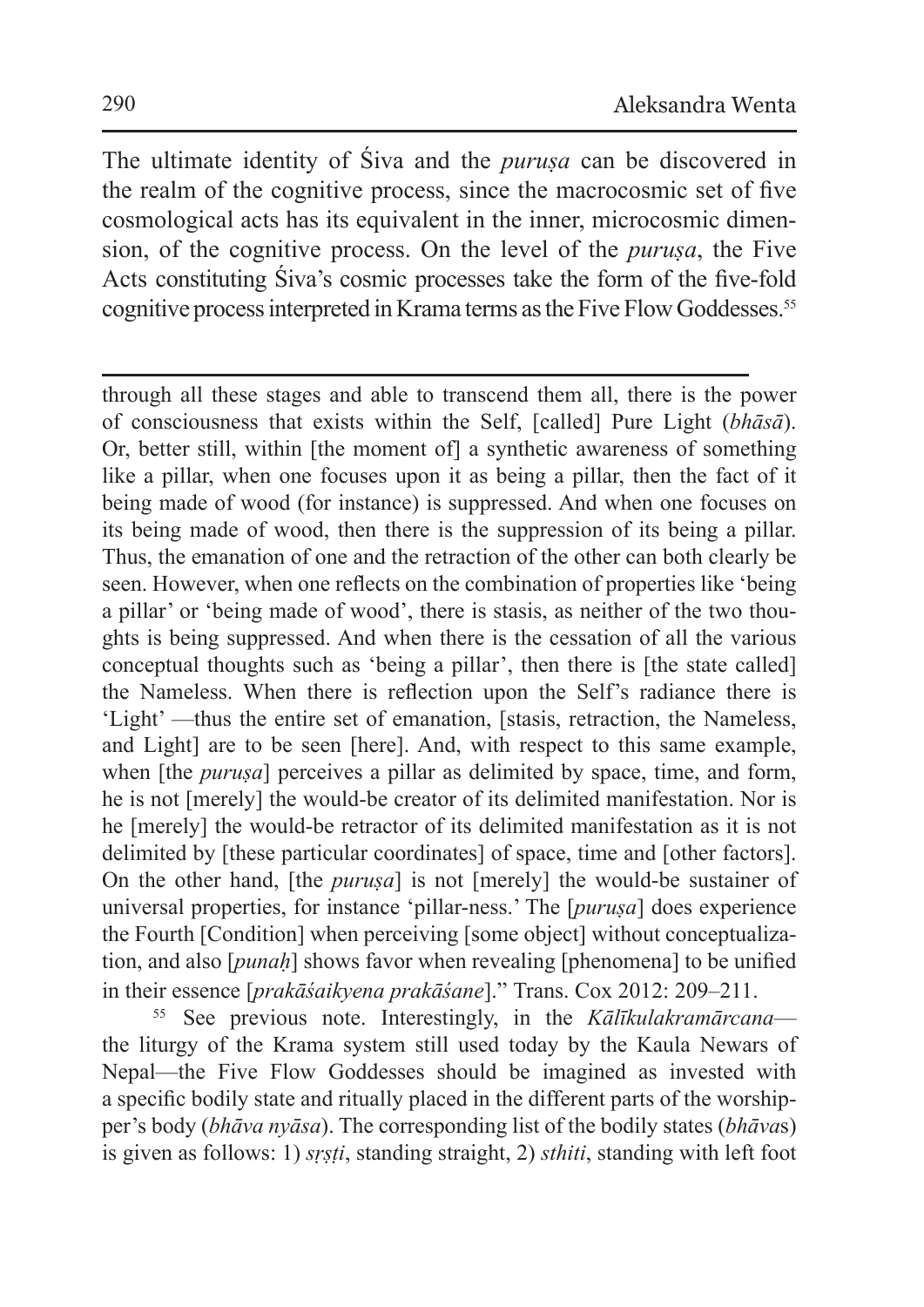By attending to the inherent five-fold dynamism of the cognitive process that emerges and subsides in the course of perception, and by seeing it as a universal process, the agent realizes his autonomous agency, and thus, his Śivahood. In this light, the dance of Śiva/*puruṣa* corresponding to the *pañcakṛtya*, might therefore be regarded as a liberating dance of consciousness grounded in the sovereignty of the individual self.

# **5. Conclusion**

For Maheśvarānanda, cognitive ritual is a practice of maintaining awareness on the five-fold cognitive process. That alone has inherent efficacy to transform the adept by unveiling one's own true nature as a playful agent in the precise sense given by the Pratyabhijñā philosophy to the notion of free agent. For Maheśvarānanda, this agent is Śiva-the Dancer. The aim of the cognitive ritual for the *puruṣa* is that by contemplating on his status as the agent he may recognize himself as Śiva performing the Five Acts and thereby get liberated. Thus, Maheśvarānanda goes further, for he equates cognitive ritual with performance, i.e. the enactment of Śiva's dance in the epistemic sphere by the adept worshipping or concentrating on the Five Flow Goddesses. This is a cognitive dance that leads to liberation. The adept following the Krama esoteric method still engages in the cognitive process, but his consciousness is no more bound in its natural flow. On the contrary, his cognitive act is transparent, autonomous and radiant. Placing his soteriological system in the perspective of the *theatrum mundi*, Maheśvarānanda is clear that in this world-drama the process of roletaking is reciprocal: it is not only the *puruṣa* who, in his cognitive/contemplative ritual practice, takes on the role of Śiva-the Dancer in order to reach liberation, but Śiva himself who, as part of his role-taking, puts on the mask of the *puruṣa* to display the drama of bondage and liberation. In other words, dancing/acting is the expression of total freedom

bent and the right foot straight, 3) *saṃhāra*, standing in the fighting position, 4) *anākhya*, sitting in the lotus posture, 5) *bhāsā*, dancing.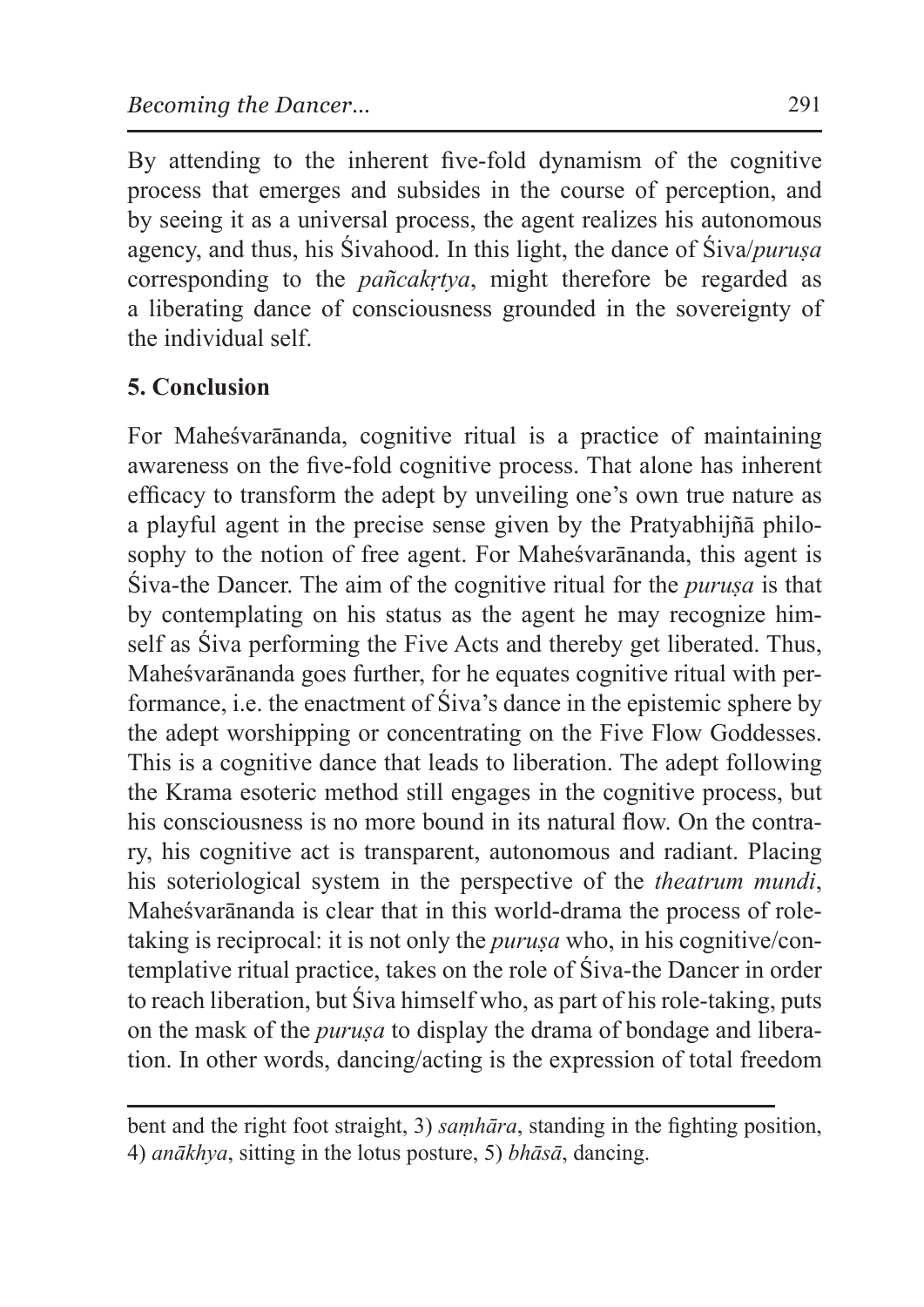for both Śiva and the *puruṣa*. For Maheśvarānanda, the dance of Śiva is seen as a metaphor signifying the connective force that, in a most captivating and enchanting way, provides a link between the godhead and humanity. Śiva dances the drama of the world, but, more importantly, the dance of man is seen as an act of ritual transformation leading to freedom. Given the existing power structures of the aesthetic worldview of medieval Cōḻa Chidambaram, which revolved around the cult of the Naṭarāja—Śiva's form as the dancer *par excellence*—one cannot rule out the possibility that, by forging a powerful non-dualistic speculative paradigm capable of accounting for the link between the deity and man through Śiva's dance, Maheśvarānanda was also seeking entrance into a universe dominated by the display of *bhakti* to the Naṭarāja.

## **References**

## **Primary Sources**

- *Īśvarapratyabhijñākārikā* of Utpaladeva with Author's Vrtti: critical edition and annotated translation, tr. R. Torella. Roma. 1994.
- *Īśvarapratyabhijñāvimarśinī* by Abhinavagupta (ĪPV), ed. M.K. Shastri. Vol. 1. Kashmir Śaivism Texts Studies. 1918.
- *Īśvarapratyabhijñāvimarśinī* by Abhinavagupta, in Bhāskarī. Vol. 2, ed. M. S. Kaul. Kashmir Śaivism Texts Studies. 1918.
- *Īśvarapratyabhijñāvimarśinī* with English Translation of the Vimarśinī, tr. K. C. Pandey, in Bhāskar. Vol. 3. Sarasvati Bhavan Texts, no. 84. Benares. 1954.
- *Kālikulakramārcana* (*Kālikākulapañcakramakramārcanam)* by Vimalaprabodha. National Archives, Kathmandu.

MS K: Reel no. A 148/10, Folios: 31, Size: 22 x 6 \*1/2 cm. Material: paper, Script: Nw.

MS Kh: Reel no. 158/1, MS no. 1-169, Folios: 30, Size: 24 x 8 cm. Material: Paper, Script: Nw.

*Kramasadbhāva*, National Archives, Kathmandu. MS no. 1-76 Śaivatantra 144; Reel no. A 209/23, Number of leaves: 15, Size: 30 x 10 cm, Material: paper, Script: Nw.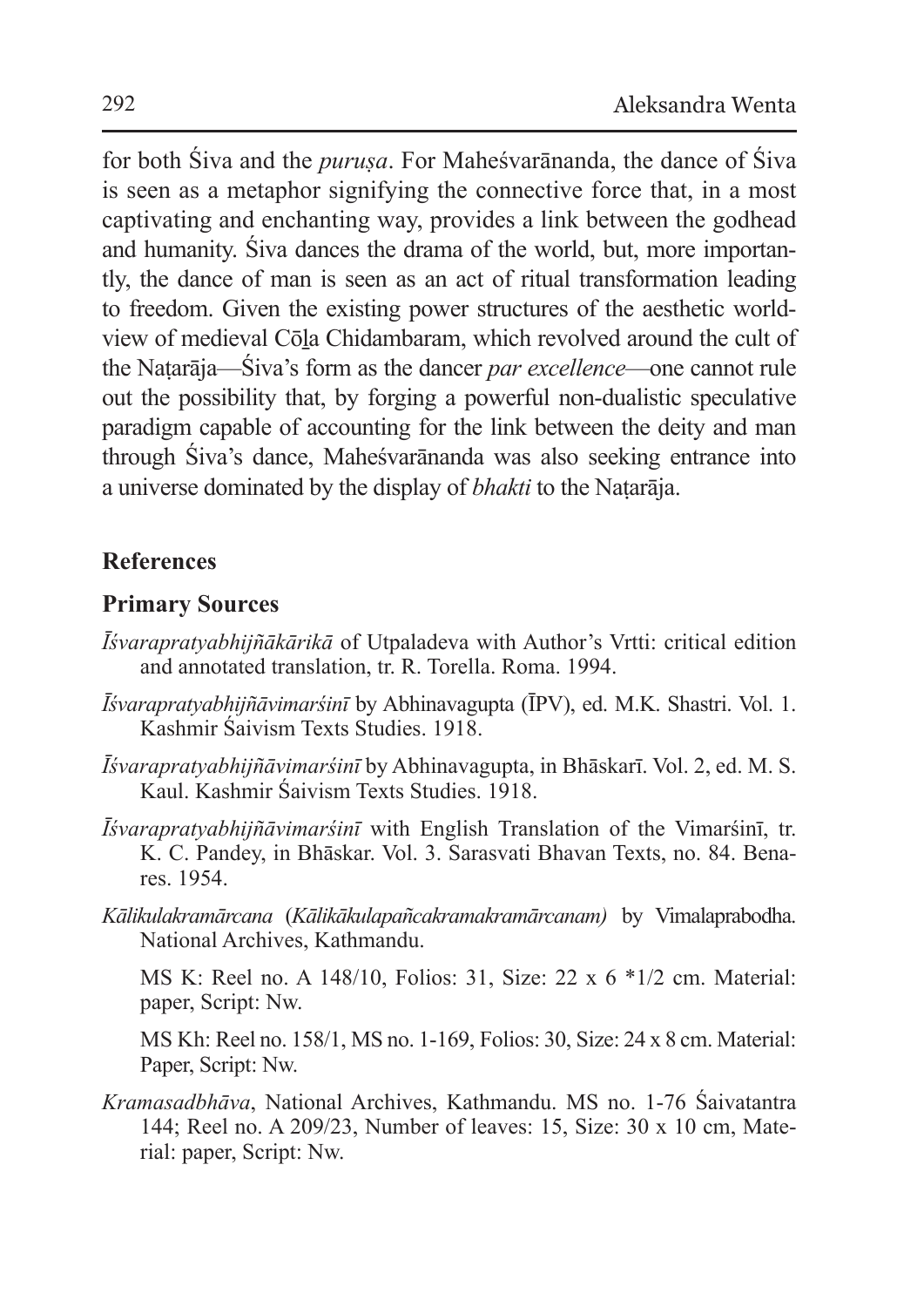- *Mahānayaprakāśa* (MPT). Anonymous, ed. K. Śambāśiva Śāstrī. Trivandrum Sanskrit Series 130. Trivandrum. 1937.
- *Mahārthamañjarī* of Maheśvarānanda, with his commentary *Parimala* (MMP), ed. V. Dviveda. Varanasi: Sampurnanand Sanskrit University. 1992 (2<sup>nd</sup> ed.).
- *Paramārthasāra* of Abhinavagupta with *Vivṛtti* by Yogarāja. Kashmir Śaivism Texts Studies. 1916.
- *Pratyabhijñāhṛdayam* of Kṣemarāja (PHṛ): trans. J. Singh. *Pratyabhijñāhṛdayam*. Delhi: Motilal Banarsidass. 1988.
- *Śivadṛṣṭi* of Somānanda with *Vṛtti* by Utpaladeva, ed. M K. Shastri, Kashmir Series of Texts and Studies 54, Srinagar. 1934.
- *Śiva-sūtras: The Yoga of Supreme Identity*, trans. J. Singh. Delhi: Motilal Banarsidass. 2000.
- *Tantrāloka* of Abhinavagupta with *Viveka* by Jayaratha (Tā), ed. M.R. Śāstrīand M. S. Kaul, Kashmir Series of Texts and Studies Srinagar. 1918-38.
- *Tantrasāra* of Abhinavagupta (TS) ed. with notes by Pandit M. R. Shastri. Bombay: Nirnaya-Sagar Press. 1918.
- *Tirumantiram*, trans. B. Natarajan. Madras: Sri Ramakrishna Math. 1991.
- *Vijñānabhairava* (VBh), trans. J. Singh. Delhi: Motilal Banarsidass Publishers. 2006.

#### **Secondary Sources**

- Ali, D. 2000. Royal Eulogy as World History: Rethinking Copper-plate Inscriptions in Cōḻa India. In: R. Inden et al. (eds.). *Querying the Medieval: Texts and the History of Practices in South Asia*. New York: Oxford University Press: 165-229.
- —. 2004. *Courtly Culture and Political Life in Early Medieval India*. New York: Oxford University Press.
- Balasubrahmanyam, S. R. 1975. *The Middle Chola Temples*. Faridabad: Thomson Press.
- Bansat-Boudon, L. 2004. *Pourquoi le théâtre? La réponse indienne.* Paris: Mille et une nuits.
- Champakalakshmi, R. 2011. *Religion, Tradition, and Ideology: Pre-colonial South India.* Delhi: Oxford University Press.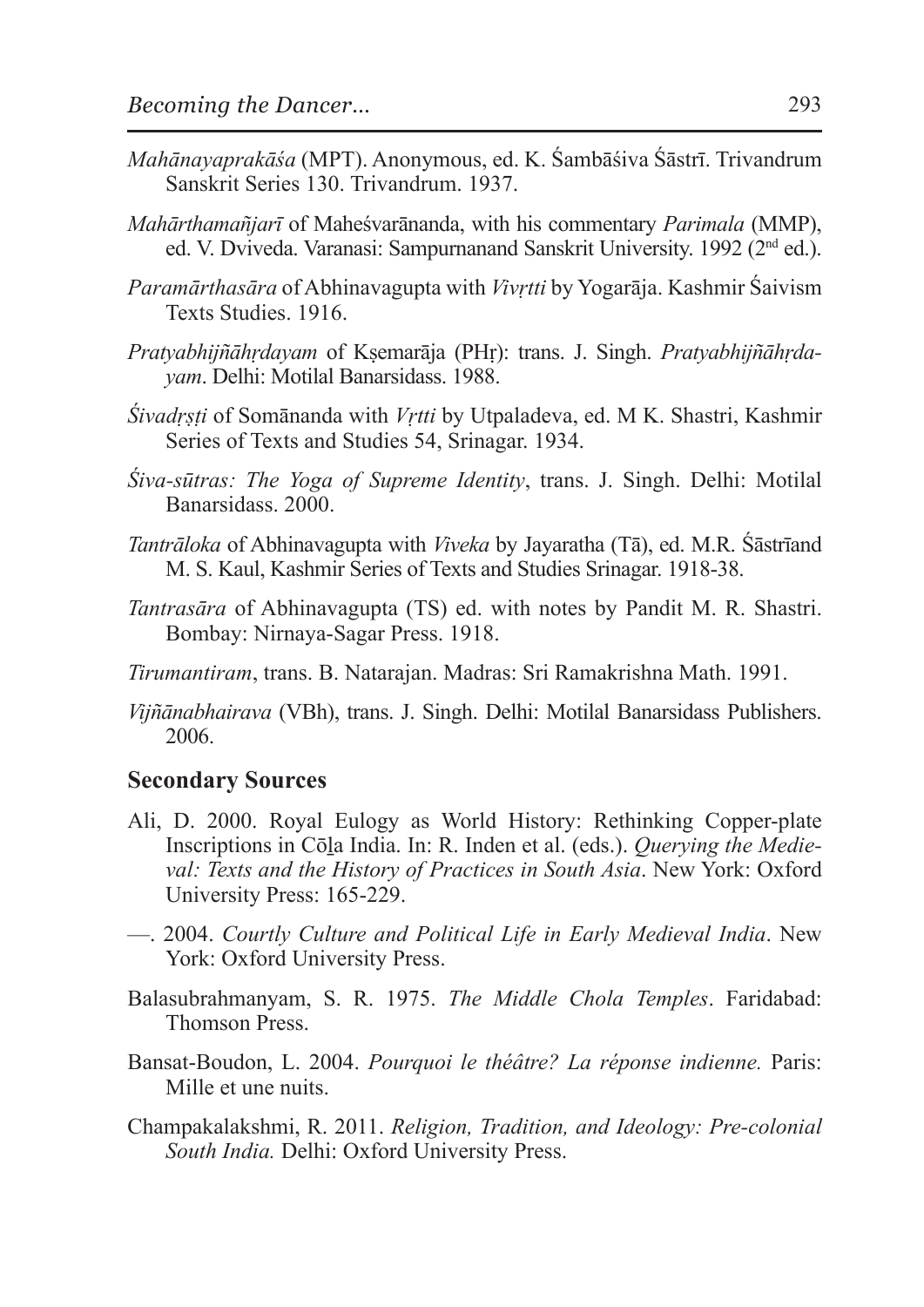- Cox, W. M. 2006. *Making a Tantra in Medieval South India: The Mahārthamañjaī and the Textual Culture of Côla Chidambaram.* Volume 1. Ph.D. Dissertation. Chicago: University of Chicago Library.
- —. 2012. A South Indian Śākta Anthropogony: An Annoted Translation of Selections from Maheśvarānanda's *Mahārthamañjarīparimala*, *gātha*s 19 and 20. In: *Journal of Indian Philosophy*, 40(2): 199–218. http://dx.doi.org/10.1007/s10781-011-9149-5.
- Cuneo, D. 2016. Detonating or Defusing Desire: From Utpaladeva's Ecstatic Aesthetics to Abhinavagupta's Ecumenical Art Theory. In: R. Torella and B. Bäumer (eds.). *Utpaladeva, Philosopher of Recognition*. Delhi– Shimla: D.K. Printworld: 31–76.
- Dyczkowski, M. 1994. *The Stanzas on Vibration*, Varanasi: Dilip Kumar Publishers.
- Flood, G. 1996. *An Introduction to Hinduism.* Cambridge: Cambridge University Press.
- Goodall, D. 1998. *Bhaṭṭa Rāmakaṇṭha's Commentary on the Kiraṇatantra*. Vol. 1: Chapters 1-6*.* Pondicherry: Institut Français de Pondichéry/École française d'Extrême-Orient*.*
- Kaimal, P. 1996. Early Cōla Kings and 'Early Cōla Temples': Art and the Evolution of Kingship. In: *Artibus Asiae*, 56 (1/2): 33–66.
- —. 1999. Shiva Nataraja: Shifting Meaning of an Icon. In: *Art Bulletin*, 81(3): 390–419. http://dx.doi.org/10.2307/3051349.
- Martin, G. J. 1983. *The Function of Mythic Figures in the Tirumantiram*. Ph.D. dissertation. McMaster University.
- Nemec, J. 2011. *The Ubiquitous Śiva: Somānanda's Śivadṛṣṭi and His Tantric Interlocutors*. Oxford: Oxford University Press. http://dx.doi.org/10.1111/ j.1748-0922.2012.01612\_14.x.
- Pollock, S. 1996. The Sanskrit Cosmopolis, 300–1300 CE: Transculturation, Vernacularization, and the Question of Ideology. In: J. E. M. Houben (ed.). *Ideology and Status of Sanskrit: Contributions to the History of the Sanskrit Language*. New York: E. J. Brill: 197–248.
- Sanderson, A. 1990. The Visualization of the Deities of the Trika. In: *L' Image Divine Culte et Meditation Dans l'Hindouisme*. Paris: Editions du CNRS: 31–88.
- —. 1996. Meaning in Tantric Ritual. In: A. M. Blondeau and K. Shipper (eds.). *Essais sur le Rituel III*. Louvain–Paris: Ecole Pratique des Hautes Etudes: 15–95.